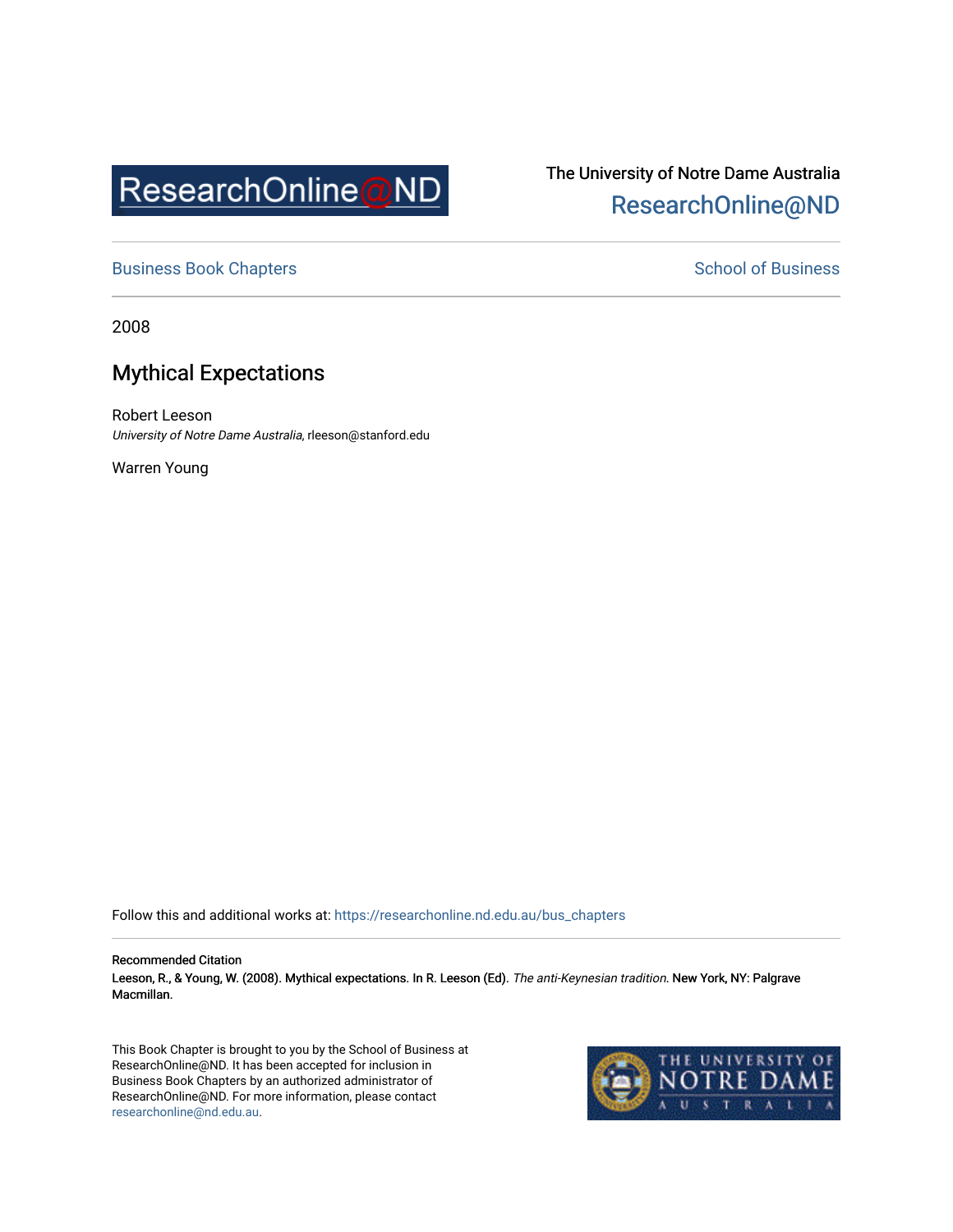### **Chapter 7**

## **Mythical Expectations**

### **Robert Leeson and Warren Young**

 According to the conventional account, economists have relied on three types of expectations: static (contained in the original Keynesian Phillips curve); adaptive (introduced by Milton Friedman's in the course of his Monetarist counter-revolution) and rational (part of Robert Lucas's natural rate New Classical counter revolution). This chapter argues that there a fourth expectational type: the myths associated with these natural rate counter revolutions.

 The conventional chronology regarding the relationship between expectations and the Phillips curve is that Friedman's 1967 AEA Presidential Address (Friedman, 1968a) transformed macroeconomics by focusing on the *neglect* of expectations in the Keynesian Phillips curve. However, the archival evidence reveals this conventional account to be both inadequate and inaccurate. In this chapter, it will be shown that Phillips allocated a more destabilising role to inflationary expectations than did Friedman and that the adaptive expectations formula used to undermine the original Phillips curve was actually provided to Friedman by Phillips.

 In the late 1940s, Phillips (a sociology undergraduate) came to the attention of his economics teachers at the LSE by suggesting how a figure in Kenneth Boulding's (1948, 117, Fig. 9) *Economic Analysis* could be extended (Dorrance 2000; Barr 2000). The figure represented the process by which prices rise in response to excess demand, measured by the change in stocks in response to flow disequilibrium. Boulding's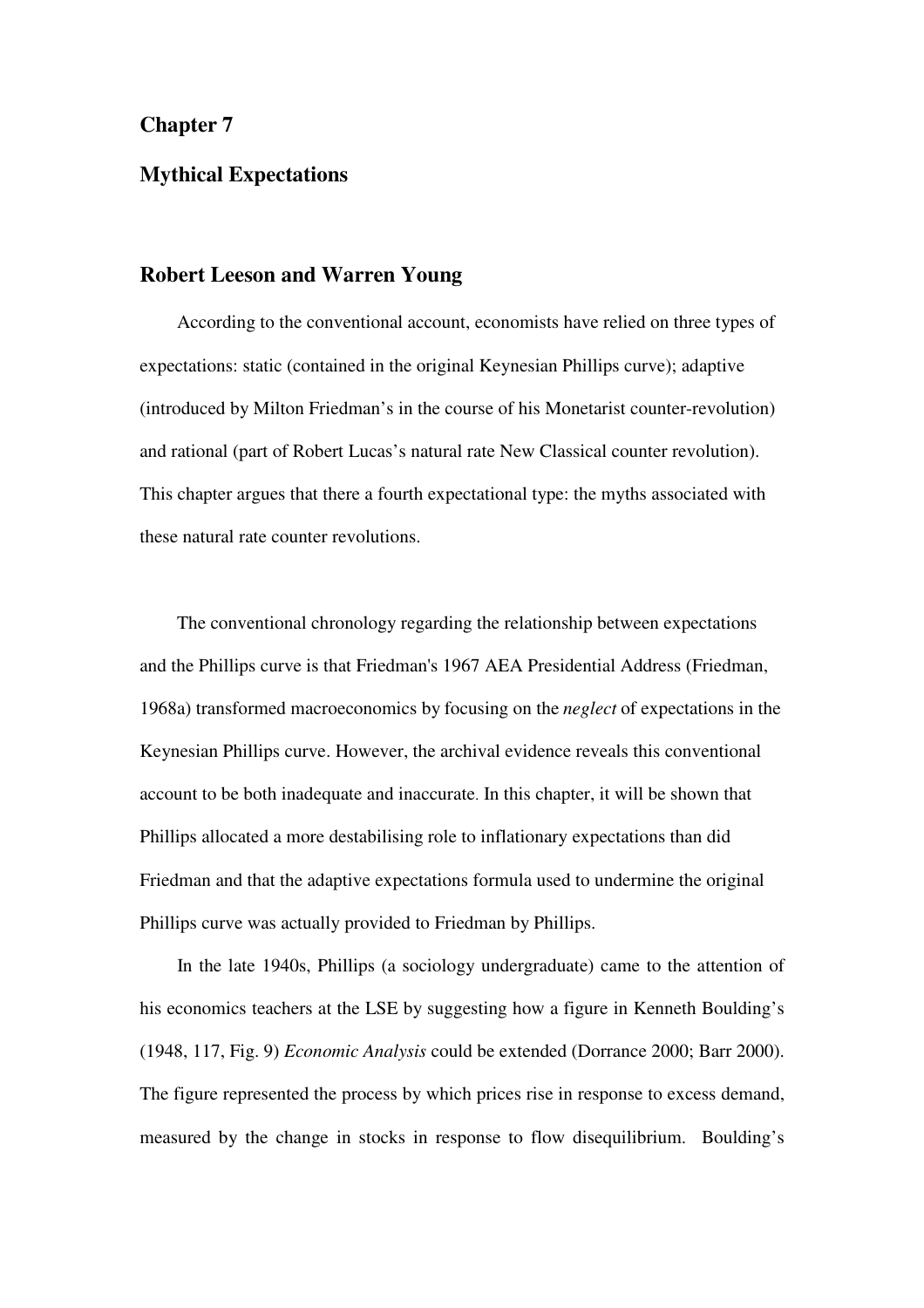'liquid' model led to one of the first physical (and highly 'liquid') macroeconomic models: the Phillips Machine (2000 [1950], chapter 10).

 Phillips' (2000 [1950], 73, 76-7) first appearance in the literature involved a brief discussion of the destabilising influence of expectations about prices: "This simple model could be further developed, in particular by making a distinction between working and liquid stocks, introducing lags into the production and consumption functions, and linking the demand curve for liquid stocks to the rate of change of price through a co-efficient of expectations. Each of these developments would result in an oscillatory system. They will not be considered further here..." The "simple model" assumed that prices were constant, or that values were measured in "some kind of real units". Phillips demonstrated that it was possible to "introduce prices indirectly into the system", allowing real and nominal magnitudes to be considered (and graphed) separately.

 Dennis Robertson "practically danced a jig" when he saw the Phillips Machine in operation. When the Chancellor of the Exchequer and the Governor of the Bank of England attended a dinner at LSE, they adjourned to the Machine room where the Chancellor was given control of the fiscal levers and the Governor control of the monetary ones (Dorrance 2000).

 The correspondence between Phillips and Robertson on the efficacy of the "Phillips Machine" provides a good illustration of the significance of "the essential stuff" of archival research in economics. In reply to Robertson's critique of the treatment of prices" and the "multiplier formula" in the "Phillips Machine approach" (cited in Robertson to Meade 27 August 1950), Phillips wrote to Robertson (19 September 1950): "I agree entirely with your criticism of the multiplier formula under

 $\overline{a}$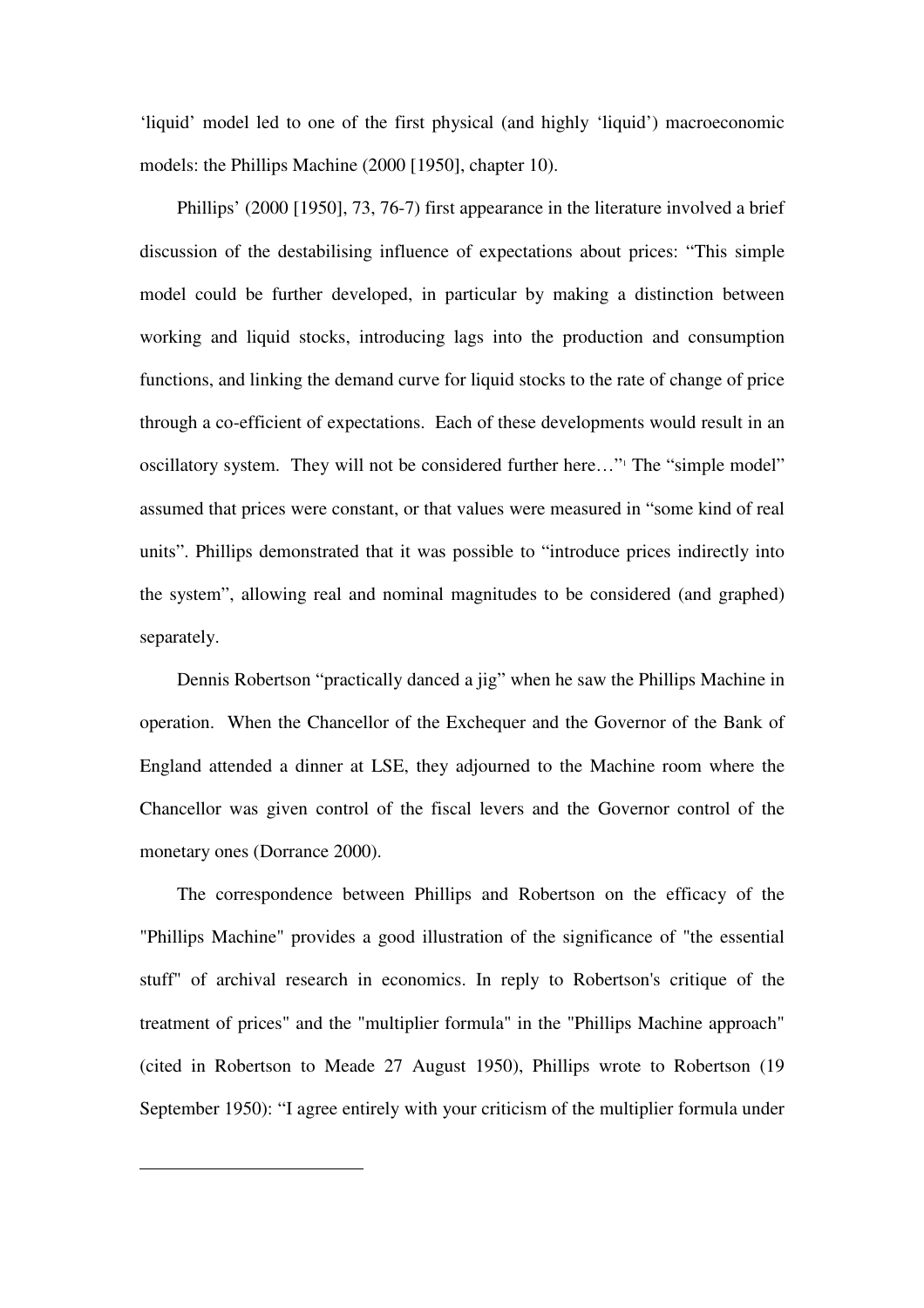conditions of full employment … But the machine will deal with curves of any shape … If the price rise is so great that confidence in the monetary system is lost altogether, savings will actually drop to zero … If now income rises beyond the region of full employment, the slopes of the curves, and therefore of the multiplier change. When the stage is reached at which, for a given increase in income, investment increases more than savings, the process becomes 'explosive'… Machines could be designed by a competent engineer (but not by me!) to deal with far more complex price effects than this, if economists could agree on what they wanted to happen."

 In fact, what can be termed "the theoretical Phillips curve" was, as Phillips related, an extension of the unfinished research program that emanated from his "Machine" (Yamey 2000). Early on, Phillips (2000 [1954], 187) had criticised Michel Kalecki's *Theory of Economic Dynamics* (1954) for attaching "no causal significance … to price movements". The opening sentence of the theoretical Phillips curve (2000 [1954], 134) addressed Robertson's letter: the method of "comparative statics … does not provide a very firm basis for policy recommendations [because] the time path of income, production and employment during the process of adjustment is not revealed. It is quite possible that certain types of policy may give rise to undesired fluctuations, or even cause a previously stable system to become unstable, although the final equilibrium position as shown by a static analysis appears to be quite satisfactory. Secondly, the effects of variations in prices and interest rates cannot be dealt with adequately with the simple multiplier models which usually form the basis of the analysis". Thus Phillips' academic career was, from the start, associated with the attempt to explain the instabilities and discontinuities associated with rising prices. As David Vines (2000) put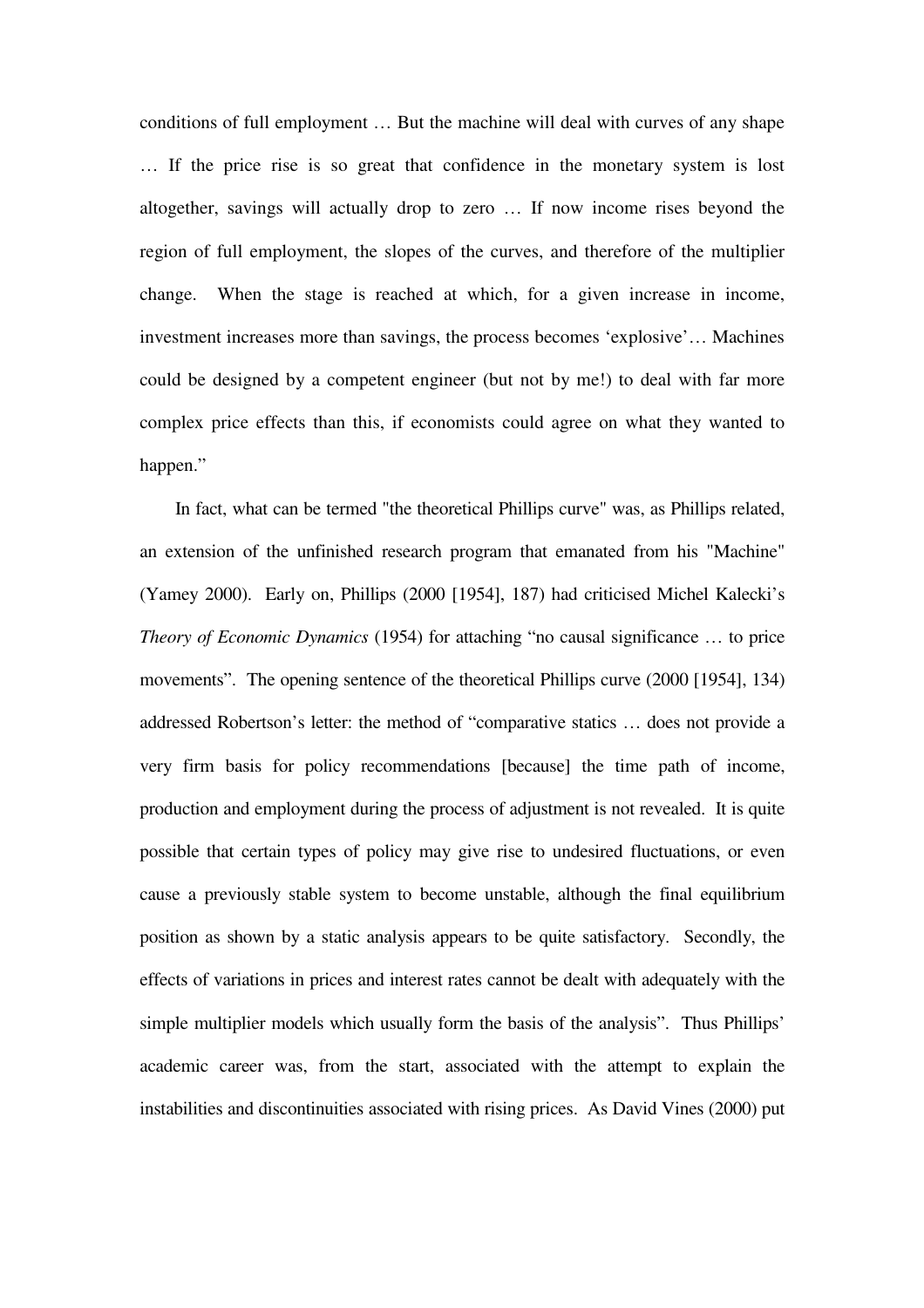it in his discussion of the "Phillips tradition", there is "more in the Machine … than is allowed for in macroeconomic conventional wisdom".

 Phillips enrolled for a PhD under James Meade. His LSE colleagues turned to him for assistance with the analysis of inflationary expectations. Henry Phelps Brown, for example, acknowledged a specific debt to Phillips for "the form of the argument" about inflationary expectations and profit expectations - the situation where "the price level itself is taking the initiative, and moving under the influence of a preponderant expectation about the likelihood and feasibility of rises and falls in product prices, which has itself been built up by such factors as changes in ... 'the market environment' ... [which impart] a gentle but continuing motion to the price level" (Phelps Brown and Weber 1953, 279).

 In recognition for his contribution to macroeconomic analysis (including presumably the analysis of inflationary expectations), Friedman (1955, no specific date) wrote to offer Phillips a visiting position in Chicago: "I only know how stimulating I would myself find it to have you around for a year; and I venture to believe that the change in environment might be stimulating to you as well". Friedman hoped that Phillips would teach a course in economic fluctuations and added that the theoretical Phillips curve (2000 [1954], chapter 16) was "a stimulating prologue. The difficulty is that it could be a prologue to a number of different lines of work and I am led to wonder which of these you are in the process of pursuing. This is highly relevant from the point of view of its possible relation to various research undertakings in process here". In a letter to Friedman (22 January 1955), Phillips declined on the grounds that he hoped to get "a small group together under Professor Kendall, to review the problems involved in obtaining better empirical knowledge of behaviour responses". It was Kendall who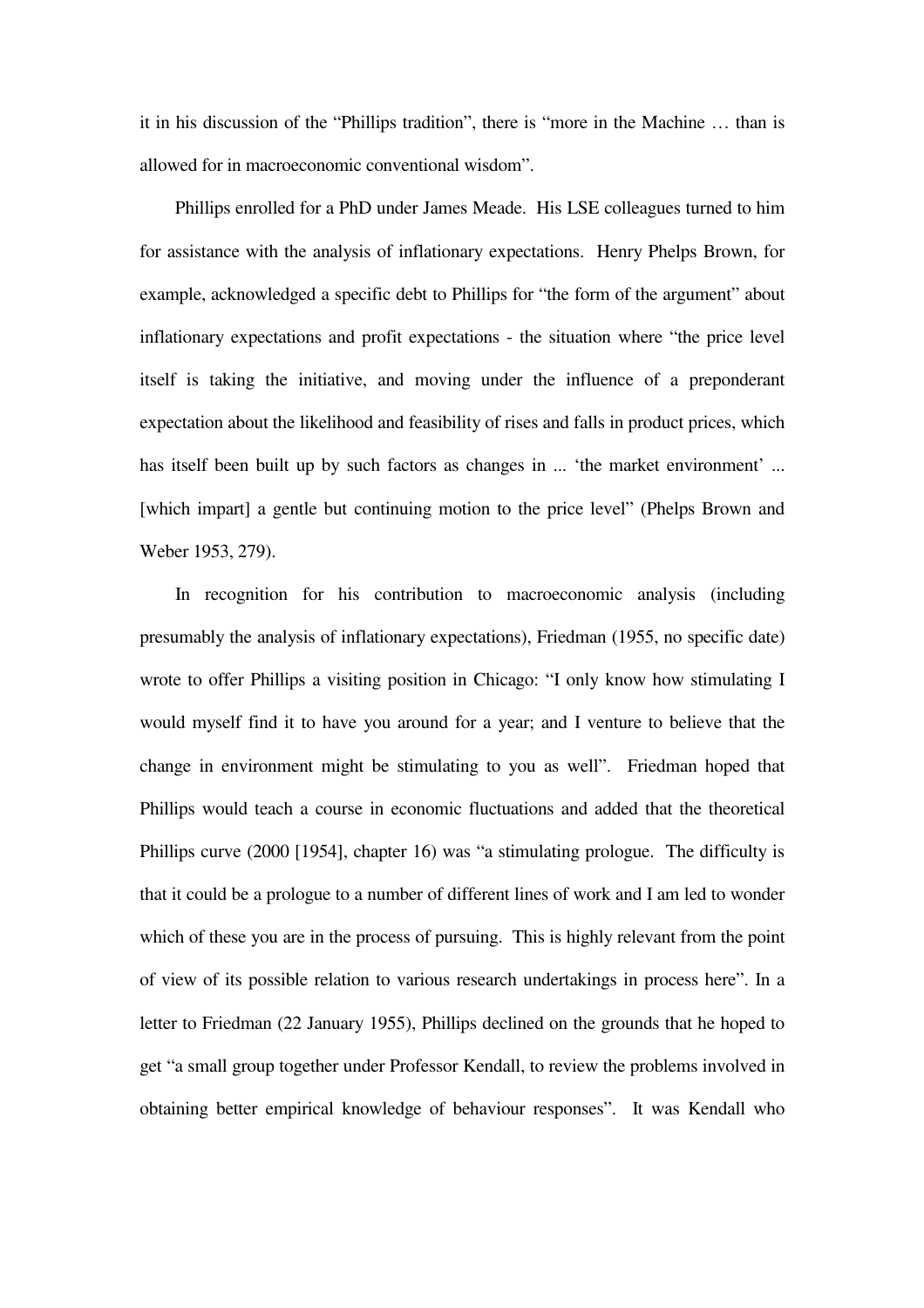edited the volume in which Phillips first outlined his econometric policy evaluation critique.

 Friedman tried to recruit Phillips again in 1960. In his answer to Friedman, Phillips (25 January 1961) once again declined. He wrote: "The reason is that the theoretical work I have been doing over the last three or four years on dynamic processes and statistical estimation still progressing and absorbing most of my energy and I have been forced to realise that I cannot do this intensive theoretical work alongside anything substantial in the way of empirical research. It will probably take another three or four years to push the theoretical work as far as I am capable of doing and I hope then to use it to get to grips with real problems in the way you are doing. I should like to do the two types of work together but physical and mental limitations prevent it, so I had better clear up what I can in the one field before having a try at the other". Phillips described Chicago as a "notable … centre of empirical research in economics", which Friedman, in his reply (14 February 1961) appeared to take exception to: "Heaven preserve us if Chicago should not offer as hospitable an environment for theoretical as to empirical research, and conversely".

 One of the reasons that Friedman was keen to recruit Phillips was that Friedman had just launched his Workshop in Money and Banking (1953), and Phillips had just solved a problem for Friedman concerning the analysis of inflationary expectations. At least one of the economists-- pivotal to the second generation Chicago School-- had previously despaired of the theory of expectations. In a review of Albert Hart's *Anticipations, Uncertainty and Dynamic Planning*, George Stigler (1941, 358-9) referred to expectations as "the promised land to some economists and a mirage to others. The reviewer must admit that he leans towards the latter view: much of the literature on expectations consists of obvious and uninformative generalisations of static analysis".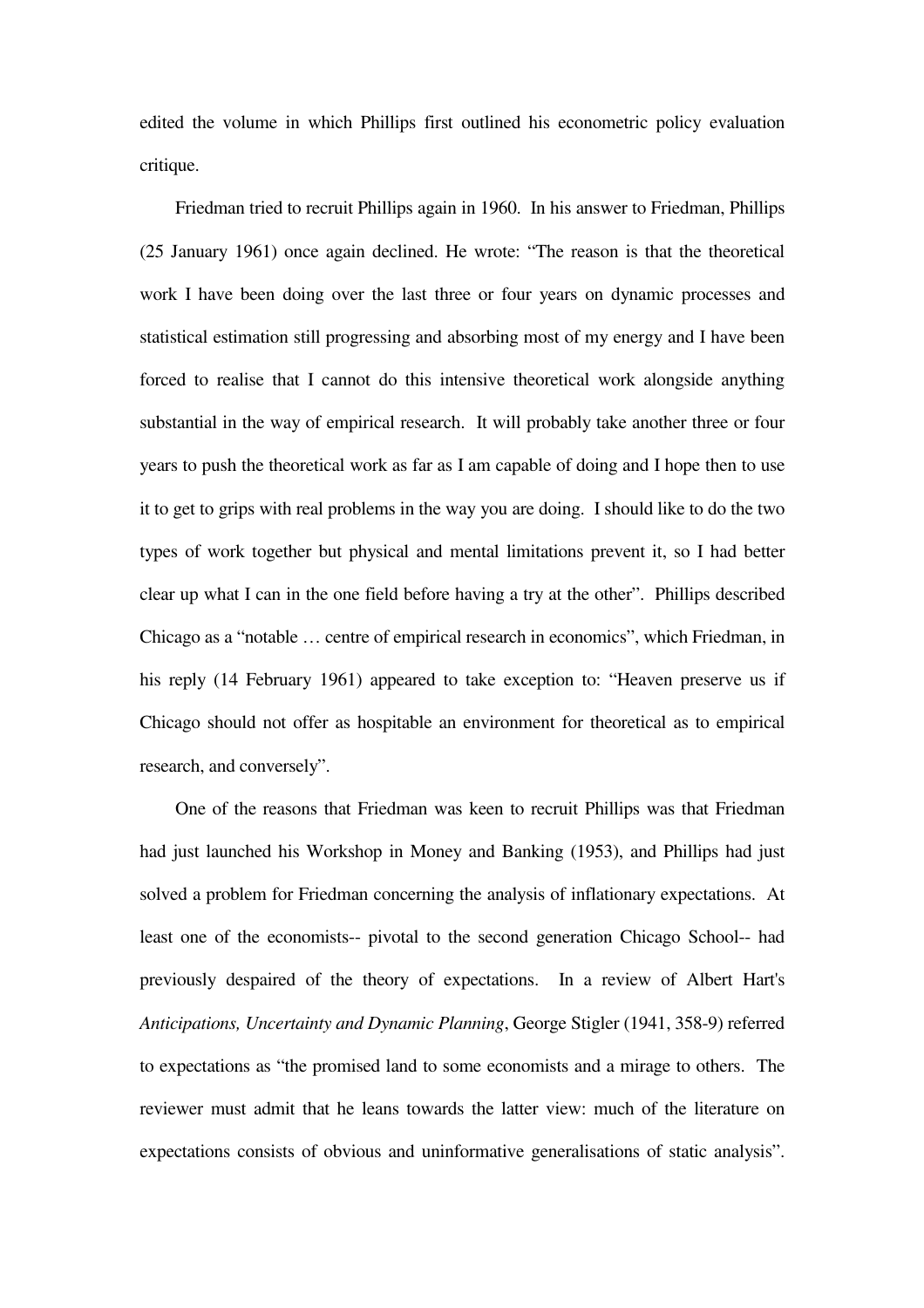With respect to "the revision of anticipations ... progress depends much more on the accumulation of data (of a type almost impossible to collect!) than on an increase in the versatility of our technical apparatus". Friedman himself (1953 [1946], 277-300) had attacked Oskar Lange on similar grounds: "An example of a classification that has no direct empirical counterpart is Lange's classification of monetary changes ... An explicit monetary policy aimed at achieving a neutral (or positive or negative) monetary effect would be exceedingly complicated, would involve action especially adapted to the particular disequilibrium to be corrected, and would involve knowledge about price expectations, that even in principle, let alone in practice, would be utterly unattainable".

Robbins invited Friedman to deliver two lectures at the LSE on  $1<sup>st</sup>$  and  $6<sup>th</sup>$  May 1952 assuring him that "I think you find that there are so many people here who have questions to put to you that if you are willing to sit about and talk you'll never find any difficulty in filling the rest of your days"  $(4<sup>th</sup> March 1952)$ . Friedman (correspondence to one of the authors 25 August 1993) had questions to ask as well, raising with Phillips the question of "how to approximate expectations about future inflation". Phillips then wrote down the adaptive inflationary expectations equation, which would later transform macroeconomics. At the time, economists were in no doubt about Phillips' implicit assumption about inflation: "*Implicitly* [emphasis added], Phillips wrote his article for a world in which everyone anticipated that nominal prices would be stable" (Friedman 1968a, 8). Friedman (correspondence to one of the authors 25 August 1993) explained that "the 'implicitly' is really needed … Phillips himself understood that his analysis depended on a particular state of expectations about inflation … Phillips' (2000 [1954], chapter 16) *Economic Journal* article made a very real impression on me. However, his discussion of inflationary expectations in that article is very succinct".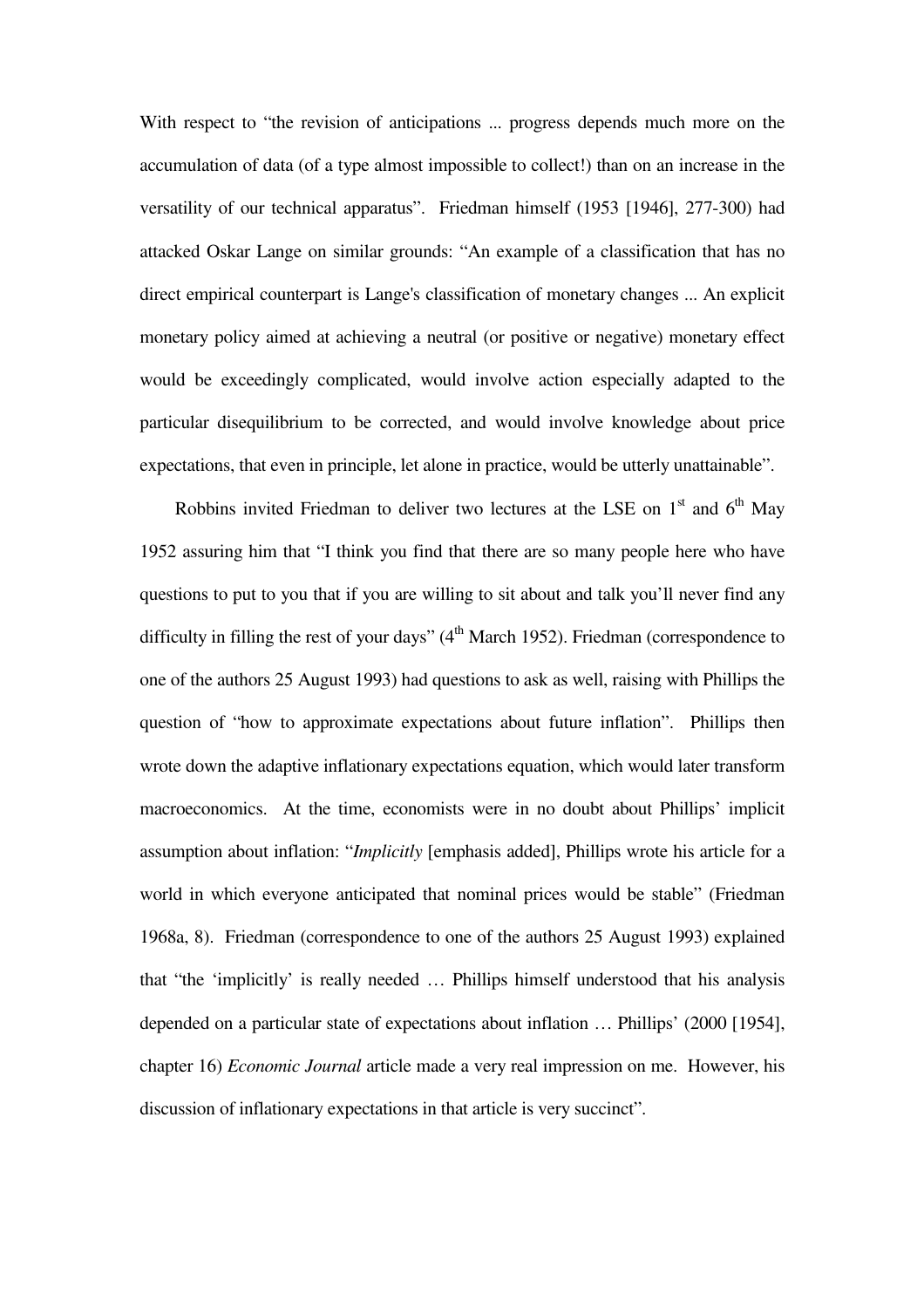In 1952 Friedman returned to Chicago where he provided Phillip Cagan with the adaptive inflationary expectations formula. Cagan (1956), Mark Nerlove (1958, 231), Arrow and Nerlove (1958, 299) used this formula to transform economic analysis. This formula is generally known as the Friedman-Phelps formula; but Cagan (2000) calls it "Phillips' Adaptive Expectations Formula". It was this formula that Friedman (1956, 19-20) predicted would transform whole sections of economics: Cagan's "device for estimating expected rates of change of prices from actual rates of change, which works so well for his data, can be carried over to other variables as well and is likely to be important in fields other than money. I have already used it to estimate "expected income" as a determinant of consumption (Friedman 1957) and Gary Becker has experimented with using this "expected income" series in a demand function for money…".

 The final and most crucial sub-sections of Phillips' stabilisation model (2000 [1954], 153-7) were 'Inherent Regulations of the System' and 'Stabilisation of the System' which began with: "Some examples will be given below to illustrate the stability of this system under different conditions of price flexibility *and with different expectations concerning future price changes*" [emphasis added]. The theoretical Phillips curve was then tested against a variety of scenarios: inflationary expectations being a crucial factor in determining whether the system has satisfactory outcomes or not: "Demand is also likely to be influenced by the rate at which prices are changing, or have been changing in the recent past, as distinct from the amount by which they have changed, this influence on demand being greater, the greater the rate of change of prices … The direction of this change in demand will depend on expectations about future price changes. If changing prices induce expectations of further changes in the same direction, as will probably be the case after fairly rapid and prolonged movements,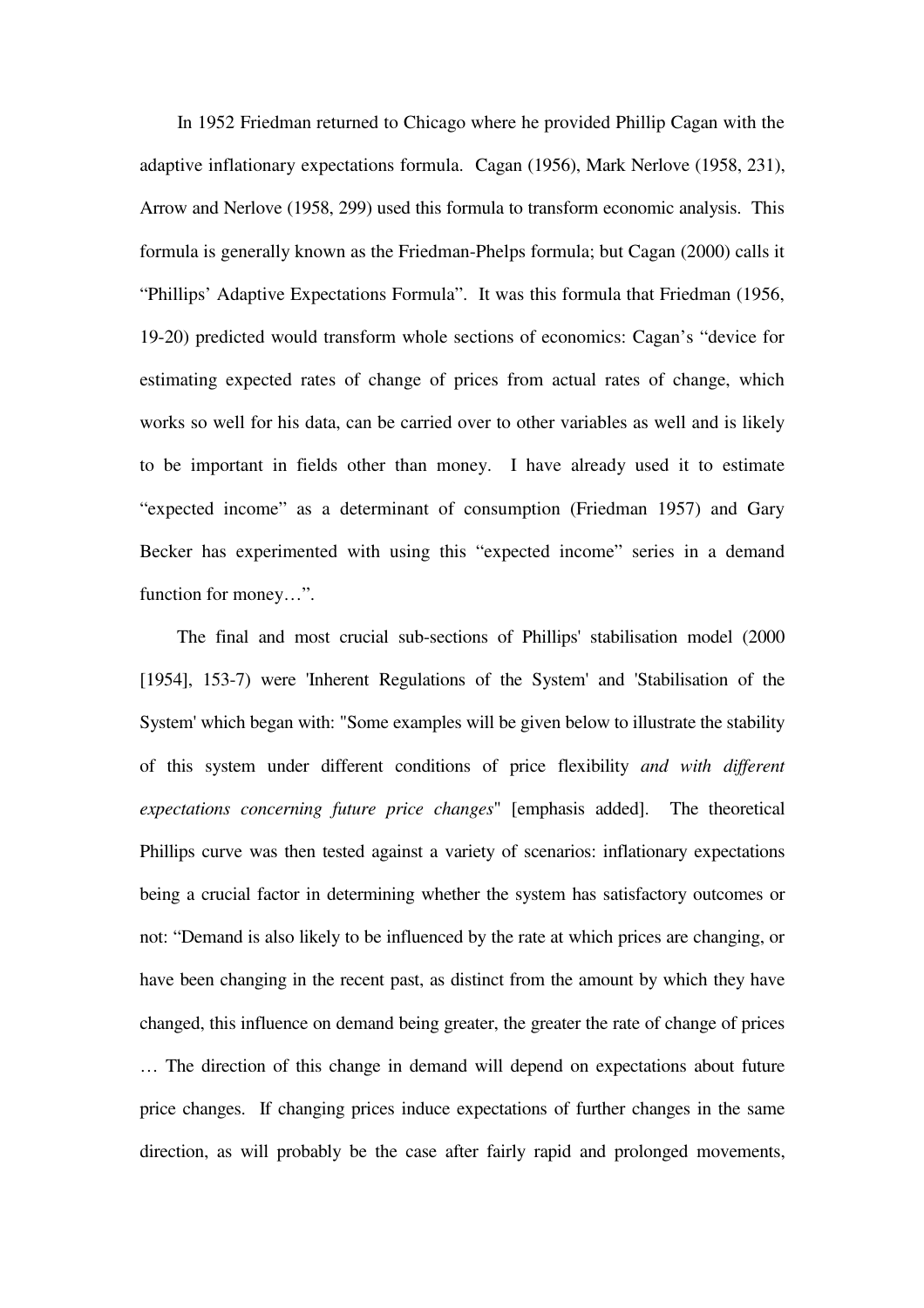demand will change in the same direction as the changing prices … there will be a positive feed-back tending to intensify the error, the response of demand to changing prices thus acting as a perverse or destabilising mechanism of the proportional type".

 Even if Phillips' saw inflationary expectations as destabilising aggregate demand alone, this by itself would destroy the possibility of a stable trade-off because the expectation of further inflation "tend[s] to introduce fluctuations": "The strength of the integral regulating mechanisms increases with the increasing degree of price flexibility, while the total strength of the proportional regulating mechanisms decreases as demand responds perversely to the more rapid rate of change of prices, and both these effects tend to introduce fluctuations when price flexibility is increased beyond a certain point. When price expectations operate in this way, therefore, the system ... becomes unstable …" (2000 [1954], 155).

 Phillips' path-breaking contributions caught his contemporaries unaware: his work is a precursor to at least one expectations research project. Charles Holt together with Franco Modigliani, John Muth and Herbert Simon were working along similar lines to Phillips (Holt *et al*. 1960). When Merton Miller left the LSE and joined the Carnegie Institute of Technology, he prompted Holt to contact Phillips. Holt (2000) subsequently spent eighteen month working with Phillips at the LSE. The visit had been prompted by some correspondence: "Many useful techniques have been developed in Electrical Engineering and the field of Automatic Control which could profitably be translated into the field of Economics. Since prior to coming into Economics my background was in the fore mentioned fields, I was interested in doing this job. However, in many instances **you have anticipated me** and thus saved me the trouble" (Holt to Phillips, 6 July 1956) [our emphasis].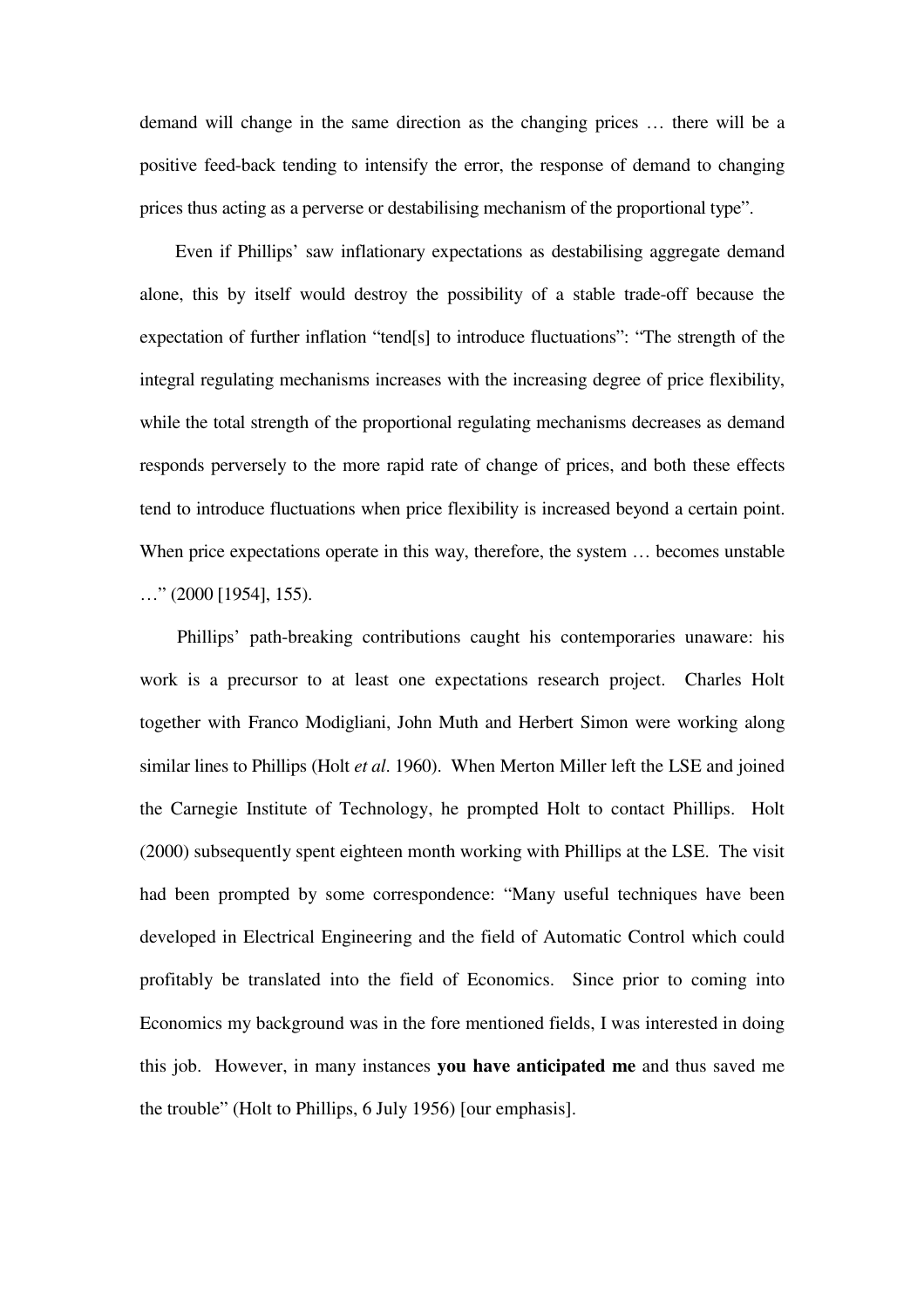Phillips (15 October 1956) replied to Holt: "Your work on the control of inventories and production by individual firms and the relation between these decisions and aggregate economic relationships seems to me of major importance. I have very much neglected these matters so far in my own work and concentrated on the sort of problem that would face a central bank or other regulating authority in attempting to control the aggregates in a system. I think this is justified in the early stages of an investigation and we are, I feel sure, only at the beginning of systematic research work in this field, but it will certainly be necessary to develop the analysis of the relation between micro- and macro-economic relationships".<sup>i</sup> Phillips did not go on to provide these microeconomic foundations, but the Phelps (1970) volume was a continuation - not a critique - of Phillips' research agenda.

 In the early 1960s, Phillips spent six months at the University of Wisconsin with Holt. Phillips' (2000 [1962], 218) policy proposal was to locate the economy in the low or zero "compromise" zone, while "trying to shift the relation" inwards through labour market reform. Thereafter he worked "on the central theoretical problems" of the Ford Foundation funded 'Project on Dynamic Process Analysis' (May 1956-April 1963). The objective was to specify and estimate models for the control of economic systems. In this period, he presented some empirical illustrations of his stabilisation proposals, while continuing to pursue the matter theoretically. The theoretical Phillips curve was published in June 1954; in the three years to June 1957, Phillips became familiar with the Nyquist stability criterion and experimented with electronic simulations of stabilisation proposals using equipment at the National Physical Laboratory (NPL) and Short Brothers and Harland Ltd. From about 1952, Phillips interacted with Richard Tizard at the NPL; and, in 1956, Tizard resigned as Head of the NPL Control Mechanisms and Electronics Division to take up a two-year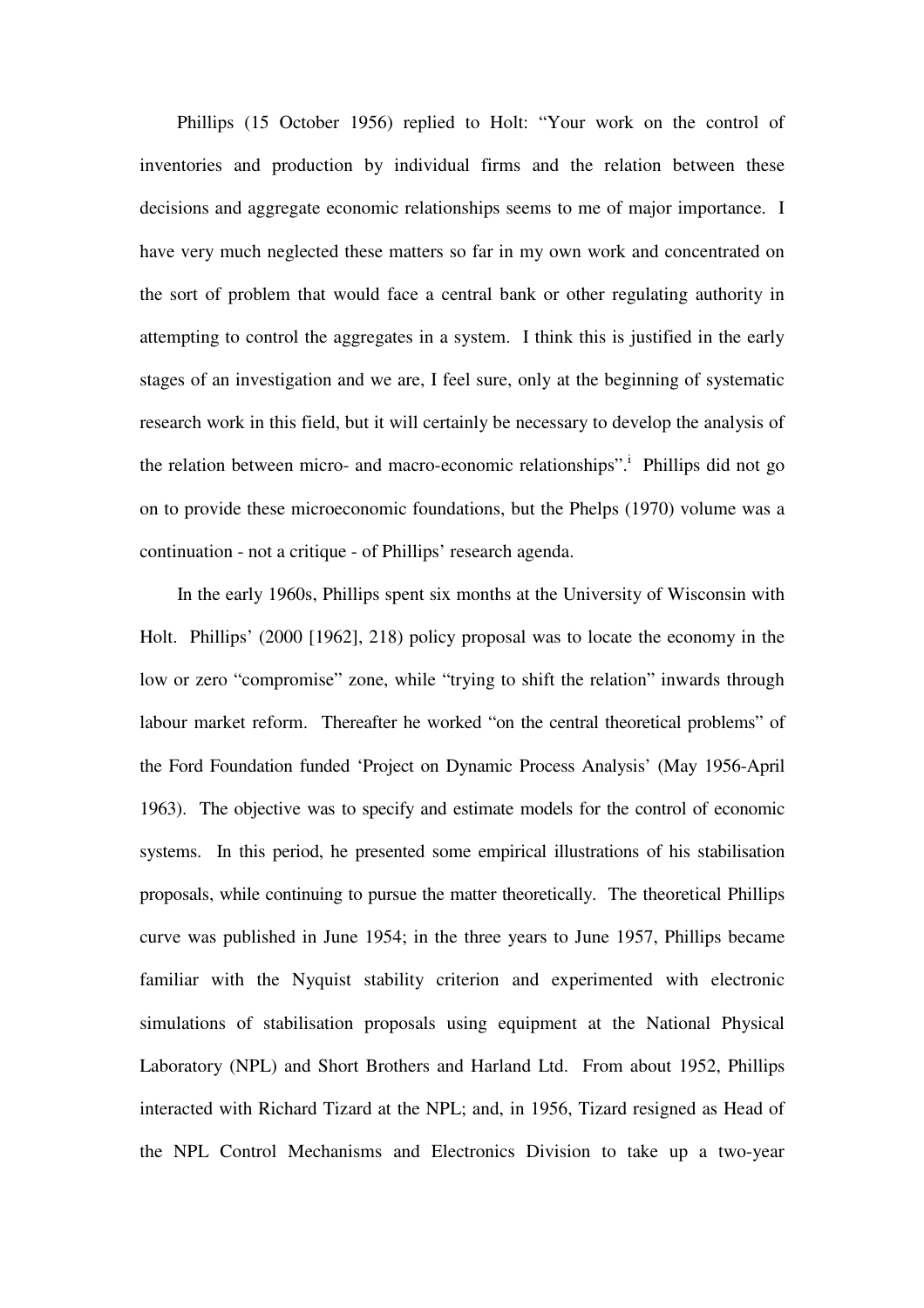Fellowship at the London School of Economics to work full-time with Phillips (Swade 2000). These collaborations led Phillips (2000 [1957], 169) to conclude that "the problem of stabilisation is more complex than appeared to be the case". An empirical agenda was needed: "improved methods should be developed for estimating quantitatively the magnitudes and time-forms of economic relationships in order that the range of permissible hypotheses may be restricted more closely than is at present possible". It seems likely that around June 1957, he began to work on the first empirical Phillips curve (2000 [1958], chapter 25).

 Having pioneered the destabilising effects of inflationary expectations, Phillips provided very little discussion of this topic in his 1958 empirical curve. His second explanatory variable (the rate of change of unemployment) in Phillips' (2000 [1958], 243) model influenced wage changes through the expectation that the business cycle will continue moving upwards (or downwards). Lipsey (1960, 20) labelled this "an expectation effect … the reaction of *expectations* [emphasis in text], and hence of competitive bidding, to changes in *u*". But there is no systematic analysis of inflationary expectations. It is possible that Phillips instructed Friedman, Phelps Brown and others how to model adaptive inflationary expectations in their empirical work, but decided to ignore it in his own. An alternative explanation is that Phillips was primarily interested in the low inflation "compromise" zone where inflationary expectations are not a dominating force.

 There is a distinct continuity between the 1954 theoretical Phillips curve, the 1958, 1959 and 1962 empirical Phillips curves and his growth model. In a 'Simple Model of Employment, Money and Prices in a Growing Economy', Phillips (2000 [1961], 201-2) described his inflation equation as being "in accordance with an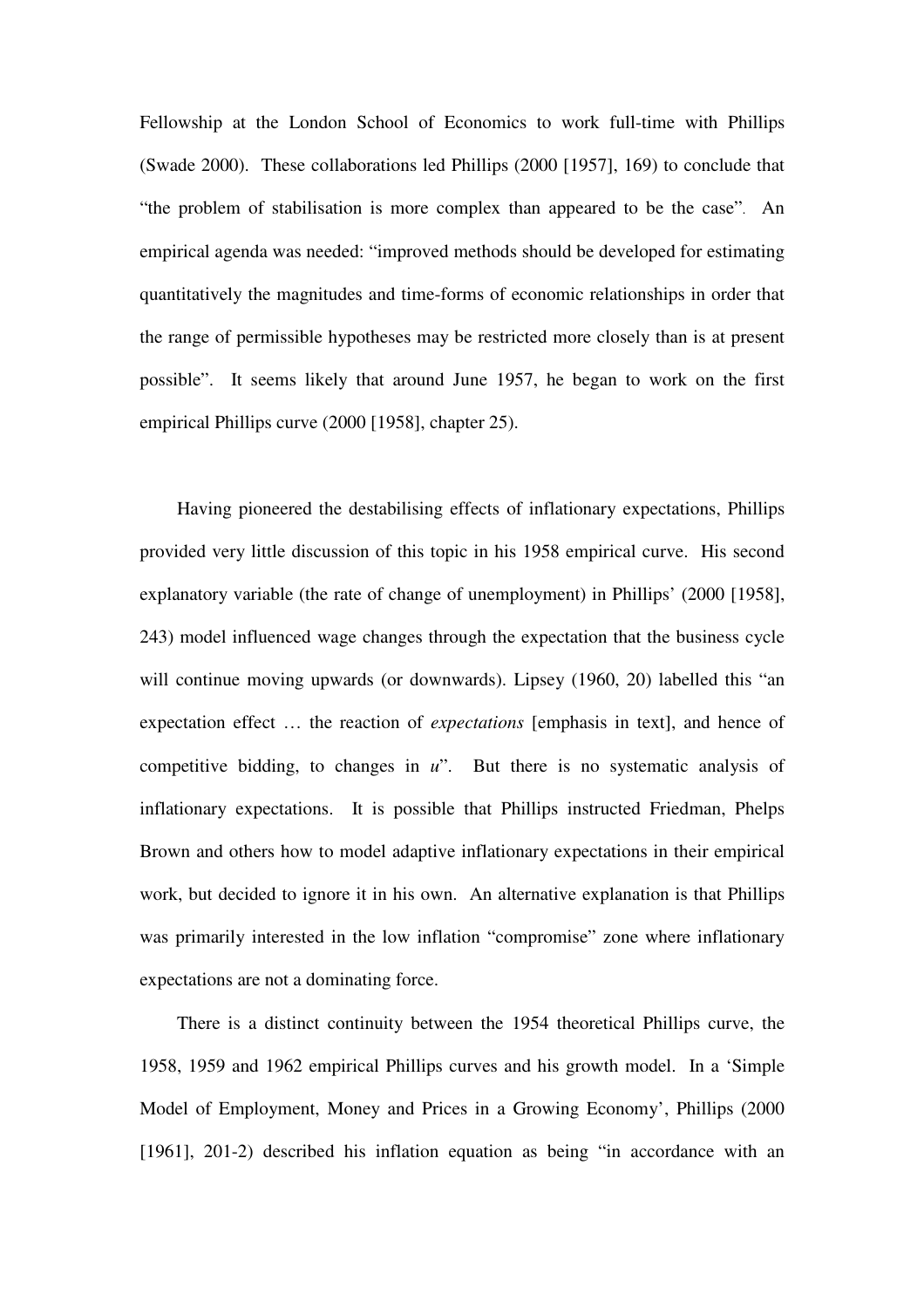obvious extension of the classical quantity theory of money, applied to the growth equilibrium path of a steadily expanding economy". His steady state rate of interest, *rs* ("the real rate of interest in Fisher's sense, i.e., as the money rate of interest minus the expected rate of change of the price level") was also "independent of the absolute quantity of money, again in accordance with classical theory." His interest rate function was "only suitable for a limited range of variation of *YP/M*". With exchange rate fixity the domestic money supply (and hence the inflation rate) become endogenously determined; the trade-off operates only within a narrow low inflation band.

 This was exactly how Phillips (2000 [1961], 201) described the limits of his model: he was only "interested" in ranges of values in which actual output (*Y*) fluctuates around capacity output  $(Y_n)$  by a maximum of five per cent: "In order to reduce the model with money, interest and prices to linear differential equations in *x*  $[=Y/Y_n]$ ,  $y_n$  and  $p$  it is necessary to express log *Y* ... in terms of log  $Y_n$  and *x*. For this purpose we shall use the approximation

$$
\log Y \cong \log Y_n + (Y - Y_n) / Y_n
$$

$$
= \log Y_n + x - 1
$$

The approximation is very good over the range of values of  $(Y - Y_n)/Y_n$ , say from -0.05 to 0.05, *in which we are interested* [emphasis added]." Since Phillips (2000 [1961], 196) stated that these output fluctuations were "five times as large as the corresponding fluctuations in the proportion of the labour force employed", this clearly indicates that Phillips limited his analysis to outcomes in the compromise zone of plus or minus one percentage point deviations of unemployment from normal capacity output. Phillips was re-stating the conclusion of his empirical work; normal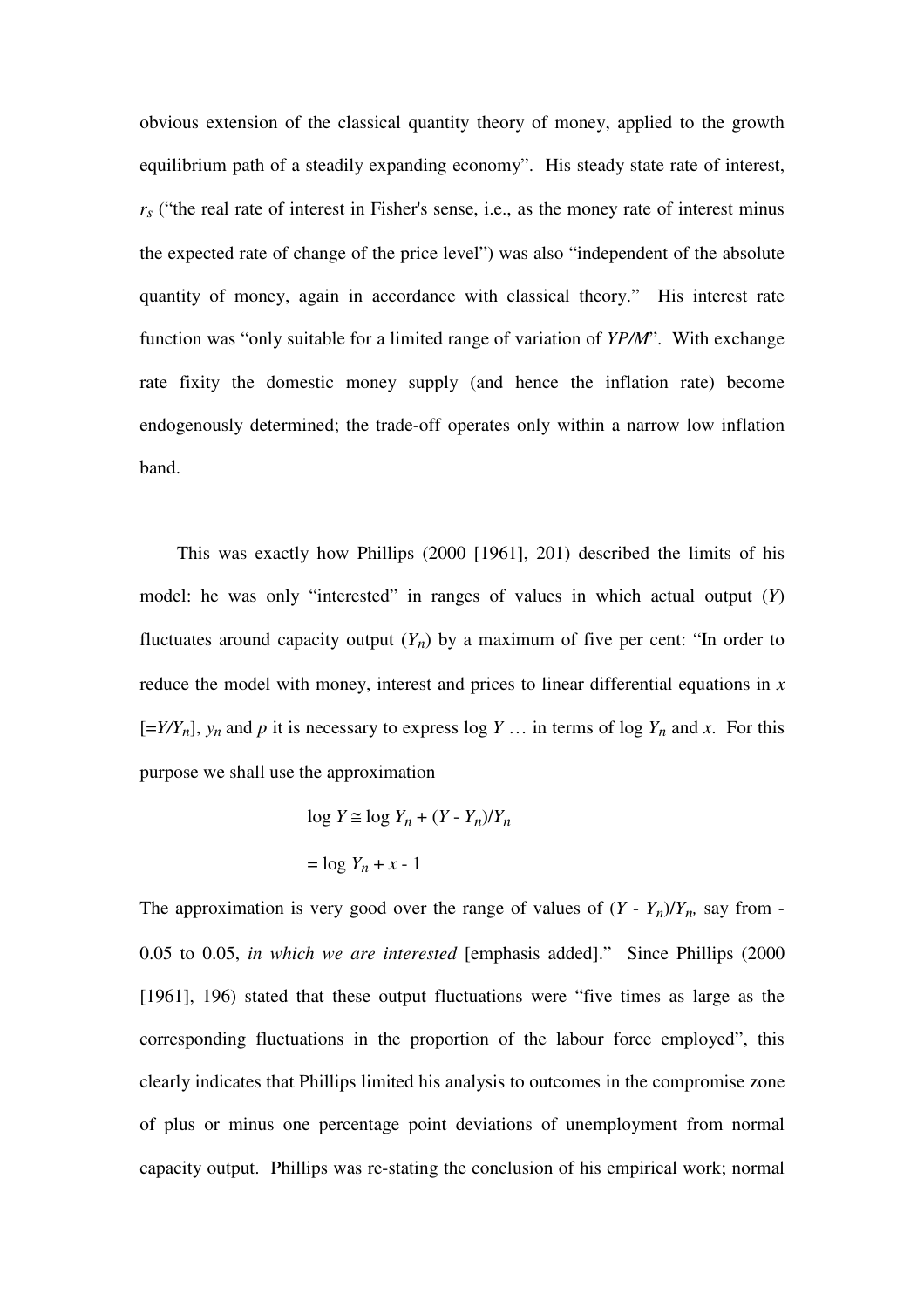capacity output (and approximately zero inflation) was consistent with an unemployment rate "a little under 2½ per cent" (2000 [1958], 259).

 Although Phillips drew an average curve representing the trajectory of the British economy as it swung from bust to boom and back again, at no stage did he suggest that *high* inflation would reduce unemployment for anything other than a temporary period. Yet Phillips' historical investigations had produced an average curve that encompassed 32 per cent wage inflation and 22 per cent unemployment (2000 [1958], 253, Fig. 25.9). Wage inflation in excess of 27 per cent occurred in 1918 and this observation falls on Phillips' curve. But Phillips' empirical analysis also reveals that 1918 was followed by two decades of extraordinarily high unemployment - hardly an augury of a stable high inflation trade-off. Phillips did not state or imply that any point on his average curve could be targeted for stabilisation purposes.

 But underpinning the original Phillips Curve was the argument that "One of the important policy problems of our time is that of maintaining a high level of economic activity and employment *while avoiding a continual rise in prices*" [emphasis added]. Phillips explained that there was "fairly general agreement" that the prevailing rate of 3.7 per cent inflation was "undesirable. It has undoubtedly been a major cause of the general weakness of the balance of payments and the foreign reserves, and if continued it would almost certainly make the present rate of exchange untenable". His objective was, if possible, "to prevent continually rising prices of consumer goods while maintaining high levels of economic activity ... the problem therefore reduces to whether it is possible to prevent the price of labour services, that is average money earnings per man-hour, from rising at more than about 2 per cent per year ... one of the main purposes of this analysis is to consider what levels of demand for labour the monetary and fiscal authorities should seek to maintain in their attempt to reconcile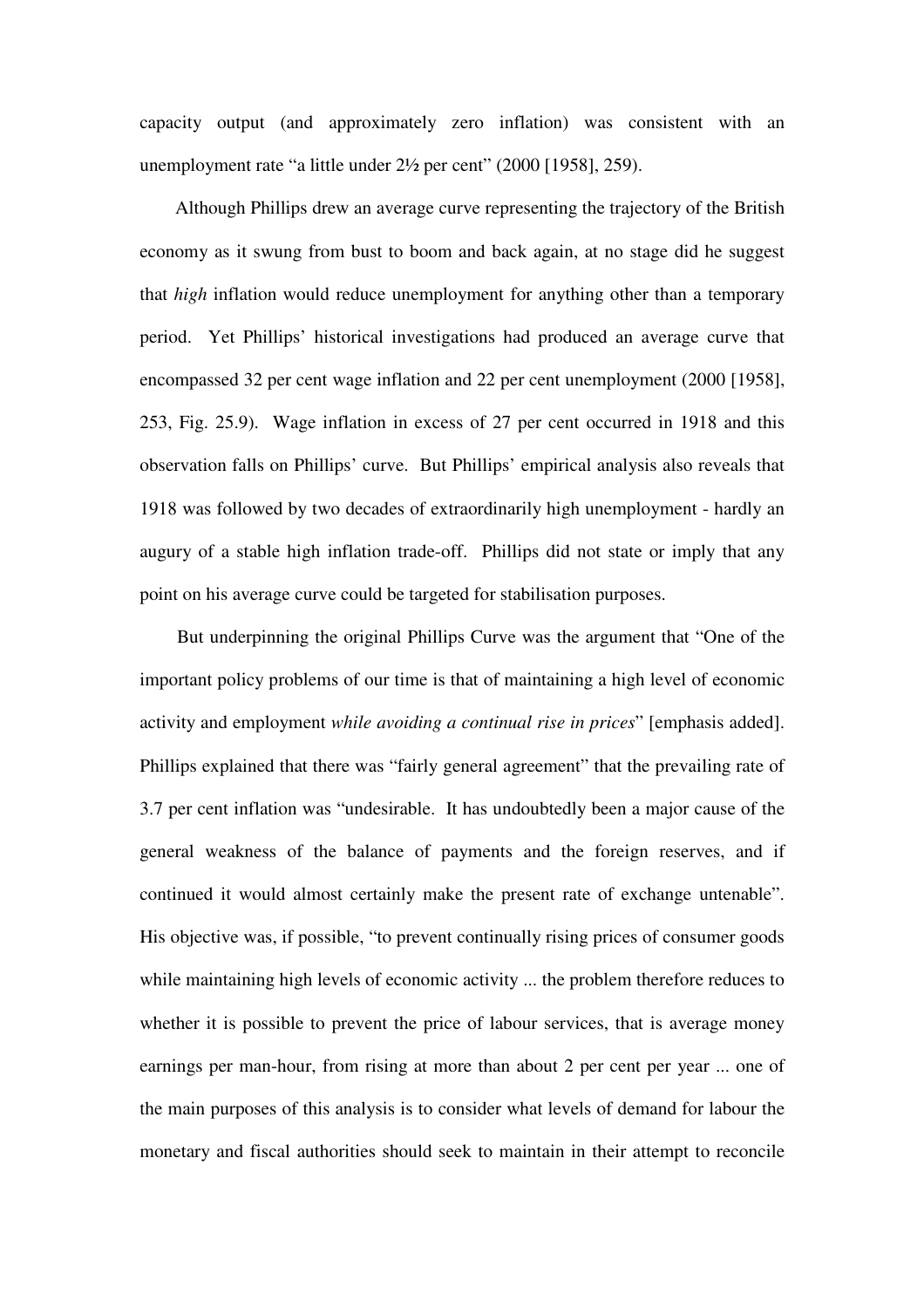the two main policy objectives of high levels of activity and stable prices. I would question whether it is really in the interests of workers that the average level of hourly earnings should increase more rapidly than the average rate of productivity, say about 2 per cent per year" (2000 [1959], 261, 269-80; [1962], 208; [1961], 201; [1962], 218; [1958], 259).

 Like Phillips, Friedman (1968a, 9-11) described the initial expansionary effects of a reduction in unemployment. But when inflation became high enough to influence expectational behaviour, Friedman later argued that expansion "describes only the initial effects". Modern macroeconomics has several explanations for the existence of a temporary trade-off (involving monetary misperceptions and intertemporal substitution). Friedman's version of the Phillips-Friedman-Phelps Critique suggested a temporary trade-off between unanticipated inflation and unemployment lasting "two to five years", taking "a couple of decades" to return to the natural rate of unemployment. Friedman's mechanism involved real wage resistance in response to the initial "simultaneous fall *ex post* in real wages to employers and rise *ex ante* in real wages to employees". Thus real wage resistance plays an equilibrating role in Friedman's version.

 Unlike Friedman, Phillips was highly sceptical about equilibrating forces. In a Robbins seminar paper on 'Stability of 'Self-Correcting' Systems'  $(21<sup>st</sup>$  May 1957) Phillips examined a system in which the rate of change of prices was proportional to excess demand. Phillips concluded that "If the 'equilibrating forces' are too strong they will make the system unstable … The argument extends without difficulty to any system, in which there are 'equilibrating' or 'self-correcting' forces operating through time lags".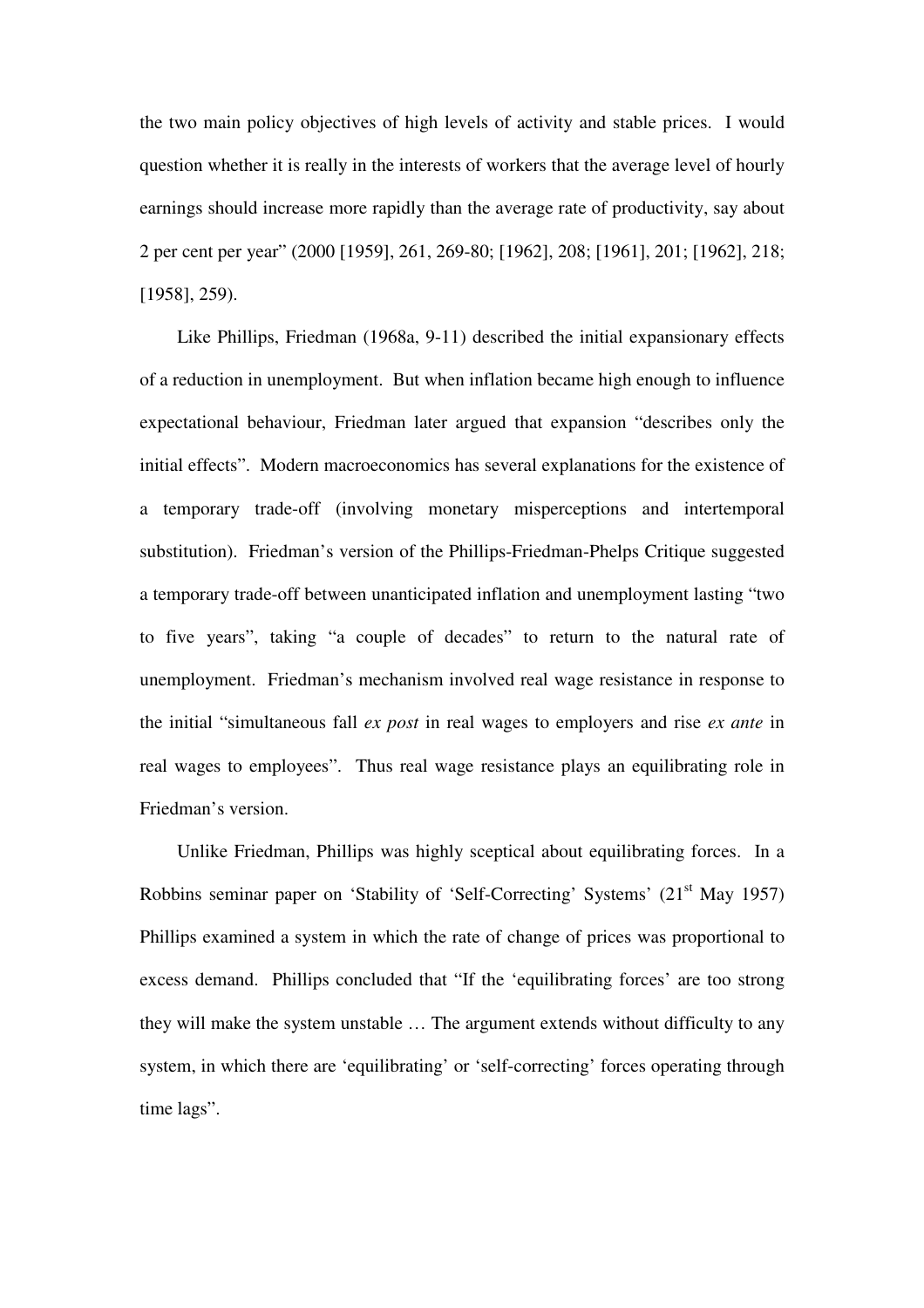Phillips' version of the Phillips-Friedman-Phelps Critique was a far more potent constraint on policy makers than Friedman's version: inflation had far more serious consequences for Phillips than for Friedman. For Friedman, the (purely internal) imbalance corrected itself through utility maximising labour supply adjustments, as inflation ceased to be incorrectly anticipated. Only a temporary boom would result, and would soon be eroded by real wage resistance. But in Phillips' model, external imbalance (driven by only minor inflation differentials) could be addressed by exchange rate adjustment, leaving the internal imbalance in need of still greater attention. In addition, the role Friedman allocated to inflationary expectation was benign, whereas the role allocated to inflationary expectations by Phillips (2000 [1954) was far more destabilising, denying the possibility of a stable target in the presence of such expectations.

 Not only was there "fairly general agreement" (Phillips 2000 [1962], 207-8) that non-trivial (3.7 per cent) inflation was intolerable; but the assumption of low (but unspecified) and stable inflation rates was commonly invoked by model builders in the pre-stagflation era. For example, the Lucas and Rapping (1969, 748) model of 'Real Wages, Employment and Inflation' was assumed to hold "only under reasonably stable rates of price increase. To define what is meant by reasonable stability, and to discover how expectations are revised when such stability ceases to obtain, seems to us to be a crucial, unresolved problem". Friedman (1968a, 6; 1968b, 21) also stated that the "price expectation effect is slow to develop and also slow to disappear. Fisher estimated that it took several decades for a full adjustment and recent work is consistent with his estimate". Friedman presented evidence about the time it took for "price anticipations" to influence behaviour that was "wholly consistent with Fisher's". Phillips' opposition to inflation was axiomatic: an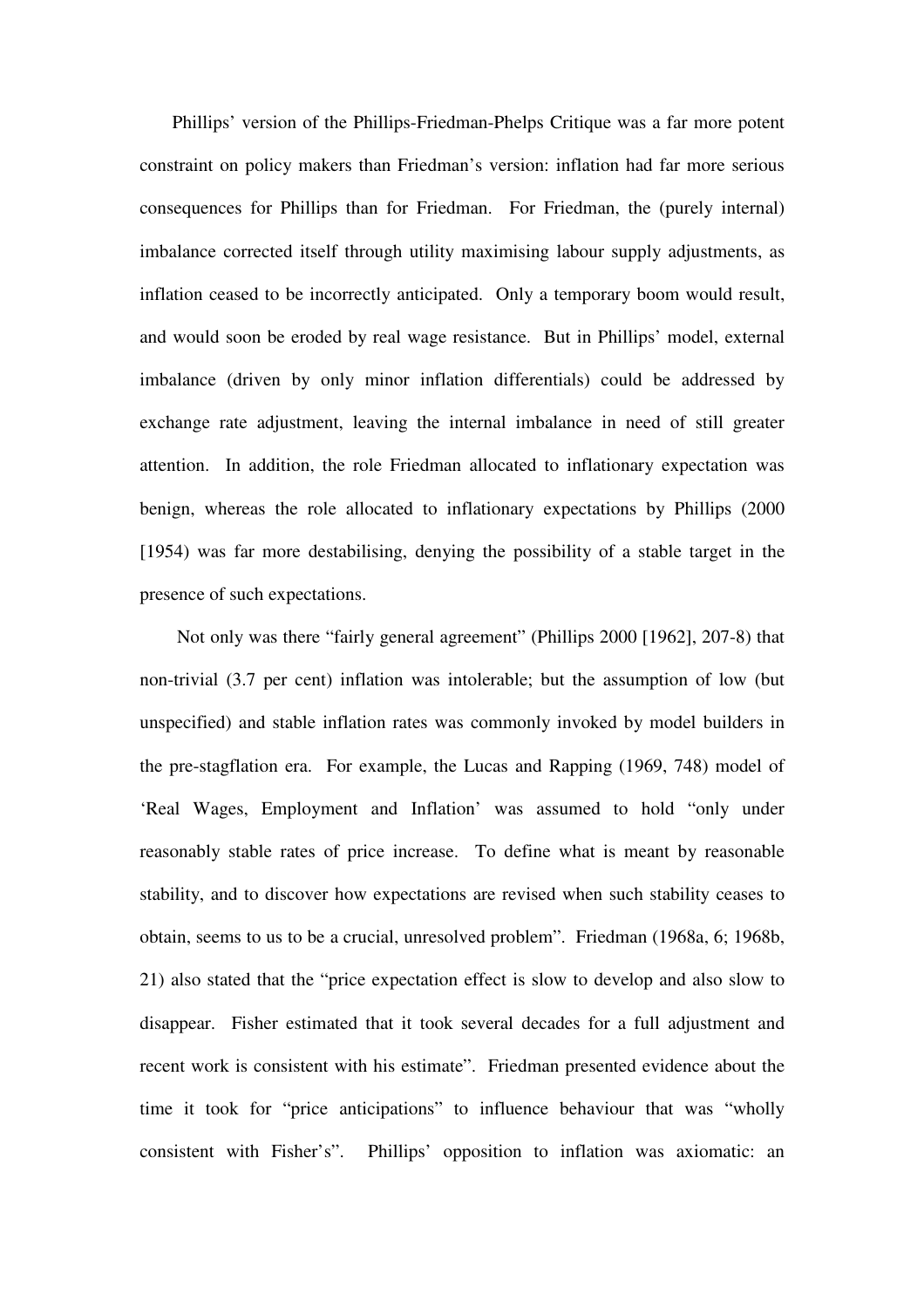expression of one of the eternal truths that separate economists from monetary cranks. Nevertheless, he clearly stated the assumptions under which small amounts of inflation could be traded-off for small amounts of unemployment in the "compromise" zone. He did not suggest that a permanent trade-off existed outside the "compromise" zone.

 In the 1950s Philips was aware of an explicit examination of the process by which inflationary expectations shifts a 'Phillips curve'. John Black (1959, 145, n1), the author of an article in *Economica* (of which Phillips was a co-editor) on 'Inflation and Long-Run Growth', thanked Phillips for "comments and suggestions". Black (1959, 147-50) apologised for being "unable to think of any other name" (other than aggregate supply curve) for his function relating the "behaviour of prices over time which will result from any given level of employment". Black's 'Phillips curve' was a rectangular hyperbola with full employment as one asymptote and a deflationary floor as the other. The location of Black's 'Phillips curve' was dependent on three parameters: first, *A*, the size of the rectangle linking the curve to the asymptotes which was determined by (among other factors) the "strength or weakness of general fears of inflation"; second, *I*, an investment function; and third, *P*, "the price expectations function, which relates vertical shifts in the aggregate supply curve to the price changes experienced by price and wage setters in recent periods … the position of the supply curve can be made to shift vertically in a way determined by the rate of change of the price level over some past period. This implies that as both buyers and sellers get attuned to regarding a given rate of increase of prices as normal, and come to expect it to continue, the whole supply curve shifts upwards … The position of the aggregate supply schedule in any period, however, will itself reflect the effects of earlier price changes on price expectations … the adverse effect on the level of output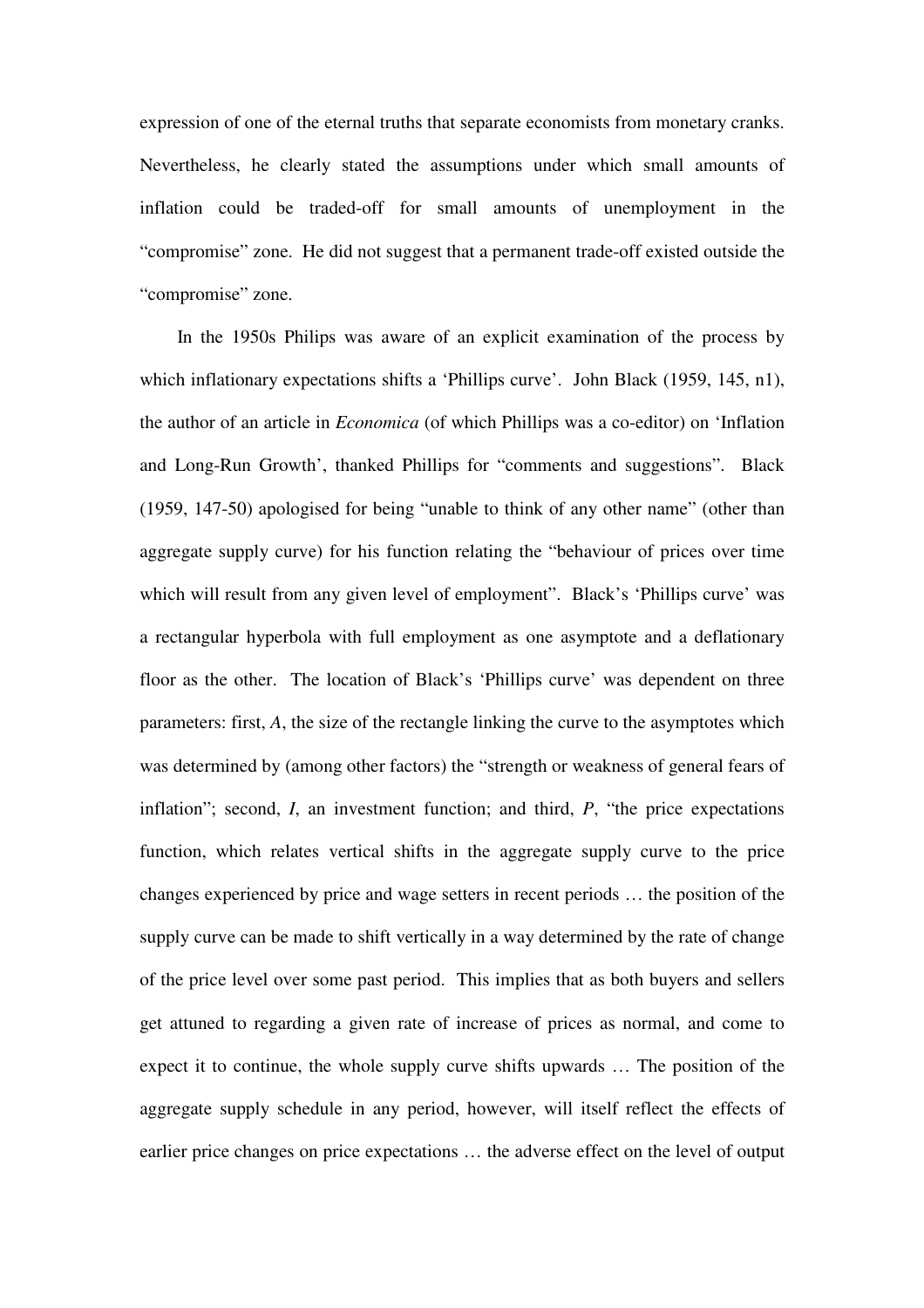at any time via the upward shift in the schedule due to price increases in earlier periods". The possibilities for growth depended on the empirical size of the lags, including "the lags in the effects of current price changes on price expectations".

 Phillips was also aware of Bent Hansen's *A Study in the Theory of Inflatio*n and recommended the text to Lipsey: "Bill first put me on to this source and I came to accept this view of the Phillips curve as being a Hansen-type reaction curve for the labour market" (correspondence from Lipsey to one of the authors 19 February 1993). Hansen (1951, 249, 139) offered the "explicit inclusion of disequilibrium in the labour market in the analysis" and also discussed the relationship between inflation and the supply side: "during inflation quite drastic changes in productivity". He also analysed expectations. In "Final Remarks", Hansen (1951, 246-8) concluded that "… price expectations do disturb the analysis in so far as they can render the price-reaction equations unusable… it is clear that in practical forecasting, price expectations and their changes are a difficulty of the first order, and that a policy which aims to maintain monetary equilibrium is forced to accord a great deal of weight to holding expectations in check".

 Thus, orthodoxy continued to allow an important role for expectations. For example, in their seminal extension of Phillips' analysis, Samuelson and Solow (1960, 193, 189) entertained the possibility that a switch in policy regime might alter the shape of the Phillips curve. They also allowed for a vague and loosely defined role for expectations: policies producing "low pressure of demand could so act upon wages and other expectations so as to shift the curve downwards in the long run". Alternatively, this might increase structural unemployment, shifting the menu of choice upwards. The expectation of a continuation of full employment, they believed, might have been responsible for an upward shift in their Phillips curve in the 1940s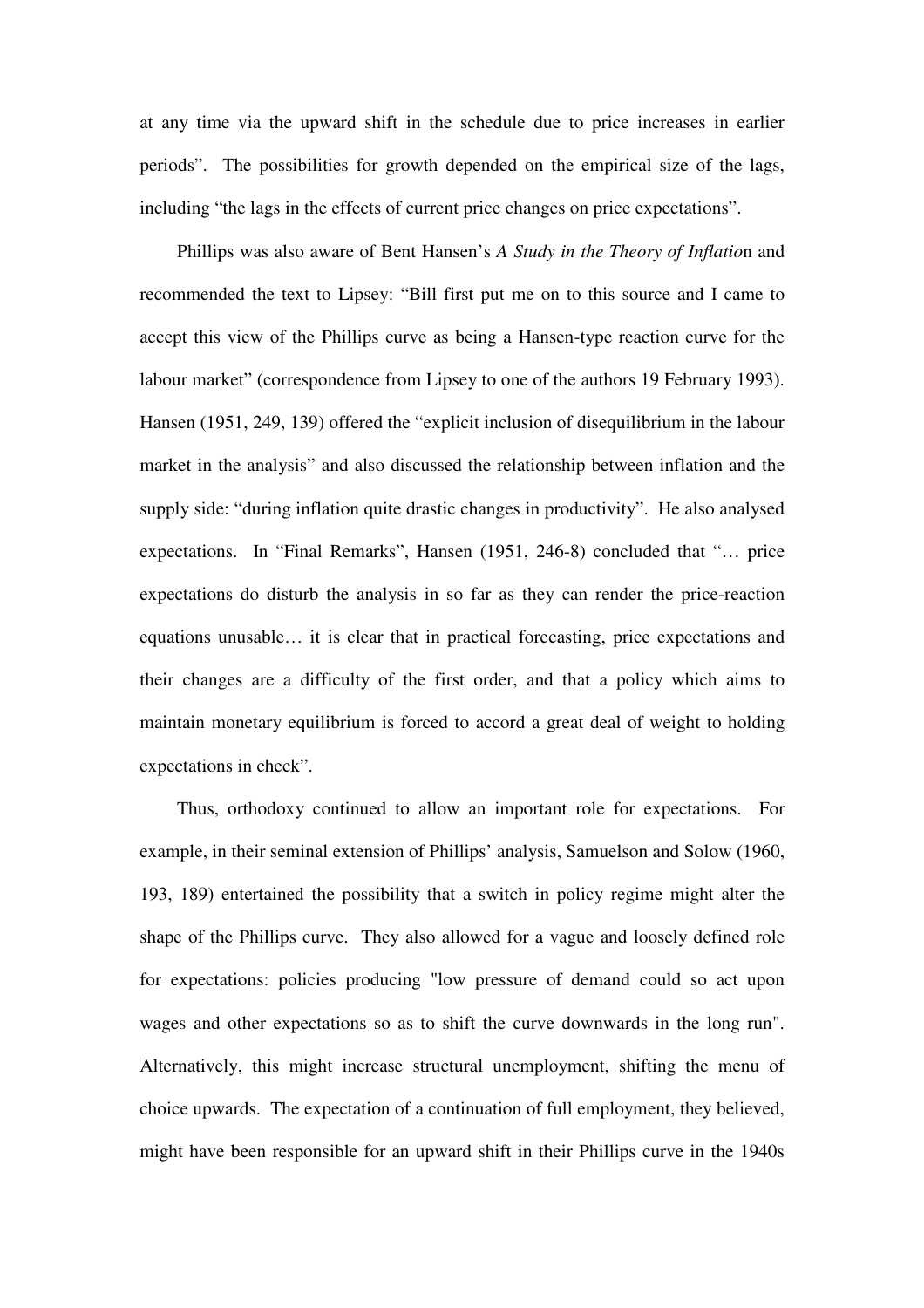and 1950s. Samuelson and Solow were not ignorant of inflationary expectations; neither did they believe it was policy invariant. For example, in December 1965, Samuelson acknowledged that targeting a point on a Phillips curve could shift the curve itself: "One ought to admit that the overausterity of the Eisenhower Administration may have done something to give America a better Phillips curve" (cited by Haberler 1966, 130).

 Inflationary expectations played an important role in Phillips' dynamic stabilisation exercise; the archival evidence reinforces this conclusion. The narrow inflation-unemployment trade-off that implicitly underlies current inflation targeting regimes corresponds to the narrow compromise trade-off section of his curve in "*which we are interested"* [emphasis added] (Phillips 2000 [1961], 201). Targeting low inflation (typically between 1-3%) is a "better Phillips curve" than those curves which alluded to the possibility of outcomes outside this low inflation zone of "interest". The lack of interest in the dynamics of knowledge creation and destruction has allowed economists to be led by the nose into believing an expectational story of mythical proportions.

## **Bibliography**

Akerlof, G. A. 1982. A Personal Tribute and a Few Reflections. In Feiwel ed.

Arrow, K.J. and Nerlove, M. 1958. A Note on Expectations and Stability. Econometrica 26: 297-305.

Barr, N. 2000. The History of the Phillips Machine. In Phillips.

Black, J. 1959. Inflation and Long Run Growth. Economica May: 145-153.

Boulding, K. 1948. Economic Analysis. New York: Harper Brothers.

Bradley, P.D. 1959. ed. The Public Stake in Union Power. University of Virginia Press.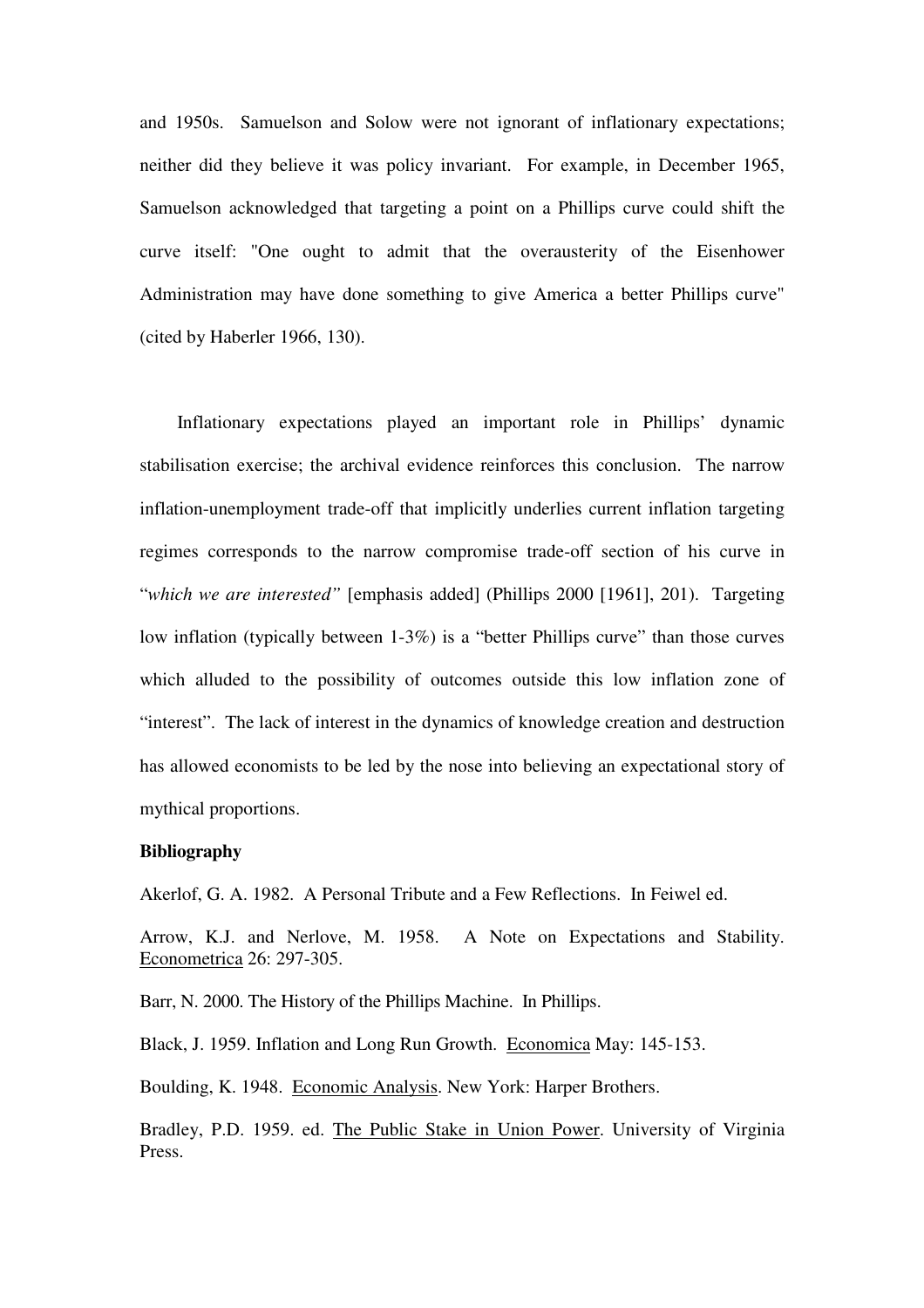Brown, A.J. 1955. The Great Inflation. London: Oxford University Press.

Cagan, P. 1956. The Monetary Dynamics of Hyperinflation. In Friedman ed.

\_\_\_ 2000. Phillips' Adaptive Expectations Formula. In Phillips.

Committee for Economic Development. 1958. Problems of United States Economic Development. New York: CED.

Court, R. 2000. The Lucas Critique: Did Phillips Make a Comparable Contribution? In Phillips ed.

Croome, D. R. and Johnson, H. G. 1970. Eds. Money in Britain 1959-1969. London: Oxford University Press.

Cross, R. ed. 1988. Unemployment, Hysteresis and the Natural Rate Hypothesis. Oxford: Blackwell.

Cross, R and Allan, A. 1988. On the History of Hysteresis. In Cross ed.

Dorrance, G. 2000. Early Reactions to Mark 1 and 11. In Phillips.

Feiwel, G. R. 1982. ed. Samuelson and Neoclassical Economics. Boston: Kluwer.

Fellner, W. 1959. Demand Inflation, Cost Inflation and Collective Bargaining. In Bradley ed.

Fellner, W. Machlup, F. and Triffin, R. 1966. eds. Maintaining and Restoring Balance in International Payments. Princeton: Princeton University Press.

Friedman, M. 1950. Wesley C. Mitchell as an Economic Theorist. Journal of Political Economy LVII.6, December: 465-493.

- \_\_\_ 1953. Essays in Positive Economics. Chicago: University of Chicago Press.
- 1956. Ed. Studies in the Quantity Theory of Money. Chicago: University of Chicago Press.
- \_\_\_ 1957. A Theory of the Consumption Function. Princeton: Princeton UP.
- \_\_\_ 1958. The Supply of Money and Changes in Prices and Output. In Lehman, ed.
- \_\_\_ 1962. Price Theory: A Provisional Text. Chicago: Aldine.
- 1966. What Price Guideposts? In Schultze and Aliber eds.
- 1968a. The Role of Monetary Policy. American Economic Review May, 58: 1-17.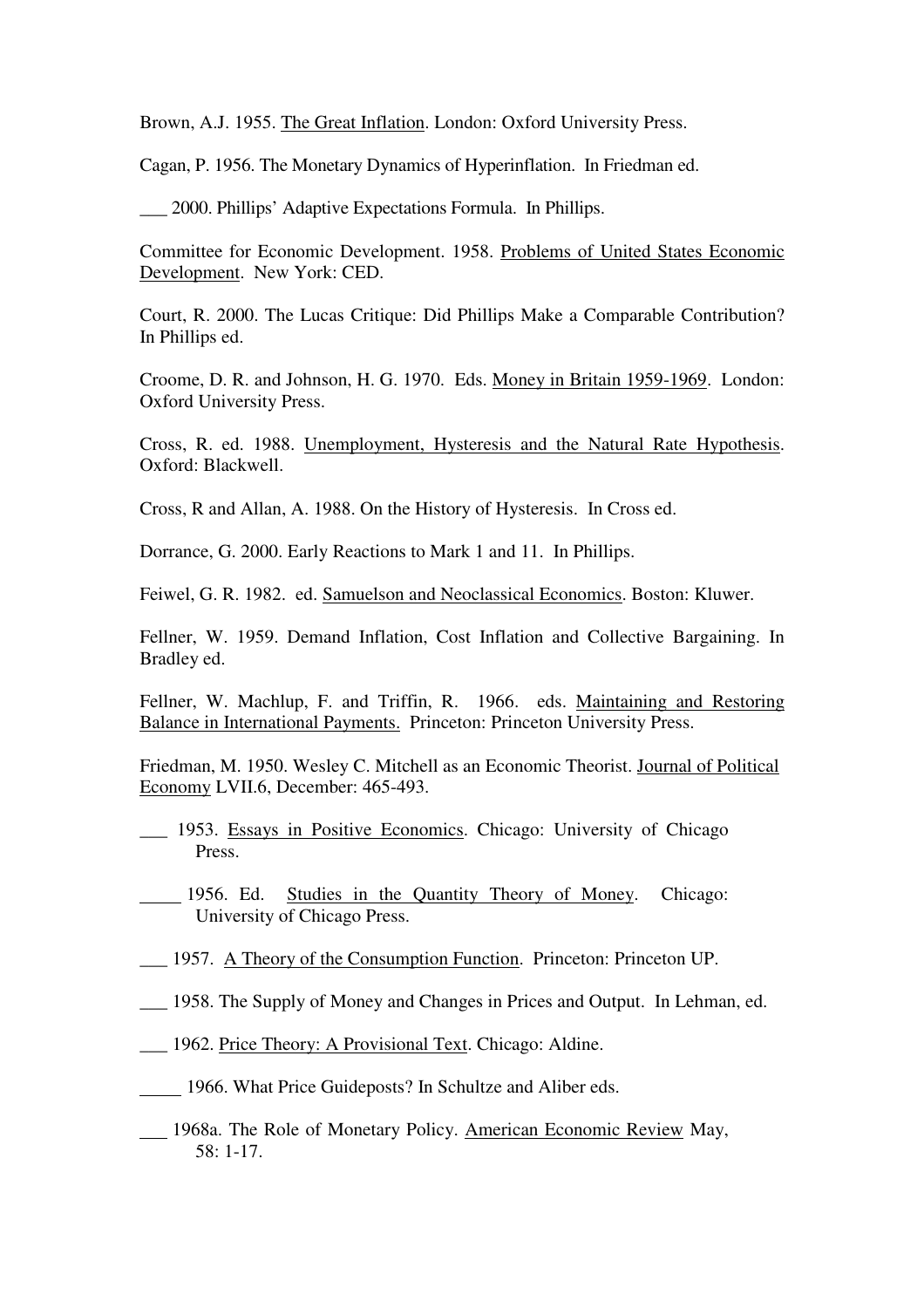\_\_\_ 1968b. Factors Affecting the Level of Interest Rates. In Jacobs and Pratt eds.

1976. Price Theory. Chicago: Aldine.

 1977. Inflation and Unemployment: Nobel Lecture. Journal of Political Economy 85.3: 451-472.

Haberler, G. 1958. Creeping Inflation Resulting from Wage Increases in Excess of Productivity. In Committee for Economic Development.

Haberler, G. 1961. Inflation: Its Causes and Cures. Washington: American Enterprise Association.

\_\_\_ 1966. Adjustment, Employment and Growth. In Fellner, Machlup and Triffin eds.

Hansen, A. H. 1964. Business Cycles and National Income. Norton: New York.

Hansen, B. 1951. A Study in the Theory of Inflation. London: George Allen and Unwin.

Hayek, F. 1958. Inflation Resulting from Downward Inflexibility of Wages. In Committee For Economic Development.

\_\_\_1972. A Tiger by the Tail. London: IEA.

Holt, C.C. 2000. Interactions with a fellow engineer-economist. In Phillips ed.

Holt, C.C., Modigliani, F., Muth, J.F. and Simon, H. 1960. Planning Production, Inventories and Work Force. Englewood Cliffs: Prentice-Hall.

Holt, C.C, MacRae, D, Schweitzer, S, and Smith, R. 1971. The Inflation-Unemployment Dilemma: A Manpower Solution. Urban Institute.

Hood, W.C. and Koopmans, T.G. 1953. Eds. Studies in Econometric Method. Cowles Commission monograph 14. New York: Wiley.

Jacob, D.P. and Pratt, R.T. 1968. Eds. Savings and Residential Financing. US Savings and Loan League: Chicago.

Johnson, H.G. 1970. Recent Developments in Monetary Theory - A Commentary. In Croome and Johnson eds.

Kalecki, M. 1954. Theory of Economic Dynamics. London: George Allen and **Unwin** 

Kendal, M. ed. 1968. Mathematical Model Building in Economics and Industry. London: Charles Griffin.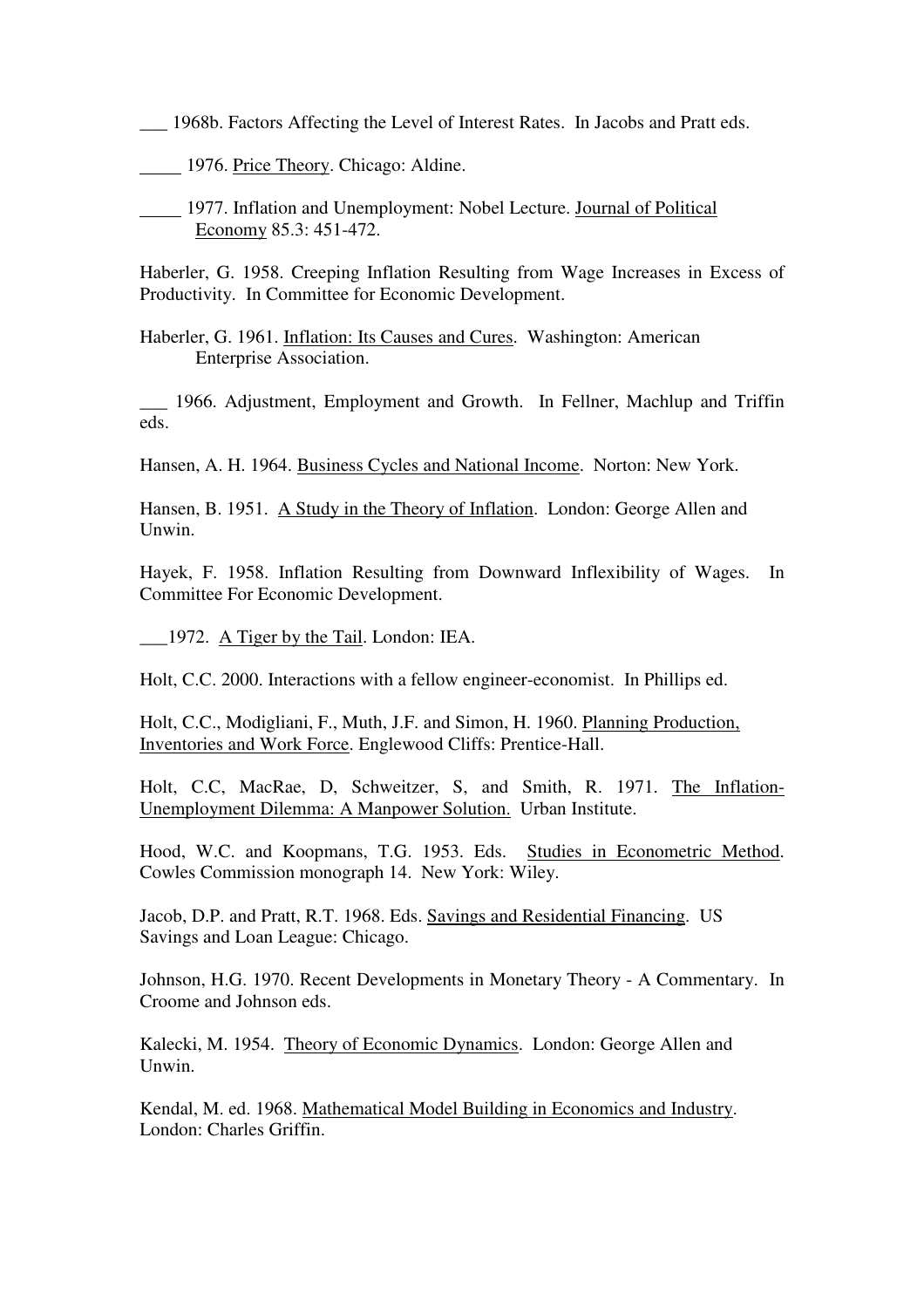Klamer, A. 1984. Conversations with Economists. New Jersey: Rowman and Allanheld.

Knight, F. 1921. Risk, Uncertainty and Profit. Boston: Houghton-Mifflin.

Leeson, R. 2000. A Remarkable Life. In Phillips.

\_\_\_ forthcoming. The Political Economy of the Inflation Unemployment Trade-Off. Cambridge: Cambridge University Press.

Lehman, J. 1958. ed. The Relationship of Prices to Economic Stability and Growth. Papers Submitted before the Joint Economic Committee. Washington: USGPO.

Lipsey, R.G. 1960. The Relation Between Unemployment and the Rate of Change of Money Wage Rates in the United Kingdom 1862-1957: a Further Analysis. Economica February, 27: 456-87.

 1981. The Understanding of Control of Inflation: Is there a crisis in macro-economics? Canadian Journal of Economics November, XIV. 4: 545-76.

Lucas, R.E. 1973. Some International Evidence on Output-Inflation Trade-Offs. American Economic Review 63.3, June: 326-334.

\_\_\_1976. Econometric Policy Evaluation: A Critique. In Brunner and Meltzer eds.

\_\_\_ 1980. The Death of Keynesian Economics. Issues and Ideas Winter: 18-9.

\_\_\_ 1981. Tobin and Monetarism: A Review Article. Journal of Economic Literature XIX, June: 558-567.

\_\_\_ 1984. Robert E. Lucas, Jr. In Klamer ed.

Lucas, R.E. and Sargent, T. 1978. After Keynesian Macroeconomics, and Response to Friedman. In After the Phillips Curve: Persistence of High Inflation and High Unemployment. Boston: Federal Reserve Bank of Boston.

Lucas, R.E and Rapping, L.A. 1969. Real Wages, Employment and Inflation. Journal of Political Economy 77 (5), October: 721-54.

Marschak, J. 1953. Economic Measurements for Policy and Prediction. In Hood and Koopmans eds.

Meade, J.E. 2000. The Versatile Genius. In Phillips ed.

Metzler, L.A. 1941. The Nature and Stability of Inventory Cycles. Review of Economic Statistics: 113-129.

Muth, J. 1961. Rational Expectations and the Theory of Price Movements. Econometrica 29: 315-335.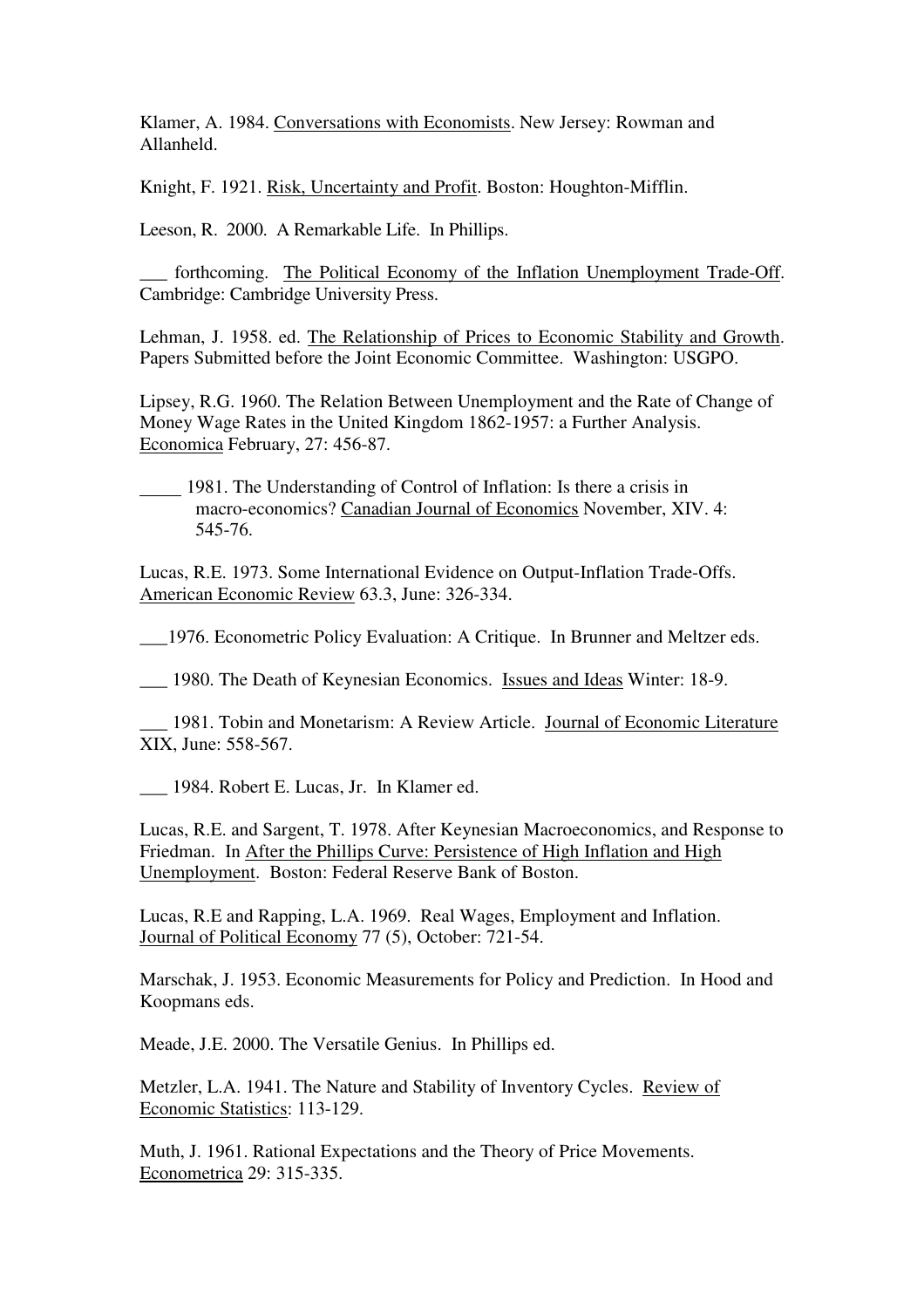Nerlove, M. 1958. Adaptive expectations and the cobweb phenomena. Quarterly Journal of Economics 72: 227-240.

Nerlove, M, Grether, D.M. and Caravalho, J.L. 1979. Analysis of Economic Time Series: A Synthesis. New York: Academic Press.

Phelps Brown, E.H. and Weber, B. 1953. Accumulation, productivity and distribution in the British economy 1870-1938. Economic Journal June: 263-88.

Phelps, E.S. 1967. Phillips Curves, Expectations of Inflation and Optimal Unemployment Over Time. Economica August, 34: 254-281.

\_\_\_ 1968. Money Wage Dynamics and Labor Market Equilibrium. Journal of Political Economy July-August: 678-711.

\_\_\_ 1970. Ed. Microeconomic Foundations of Employment and Inflation Theory. London: Norton.

Phillips, A.W.H. 2000. A.W.H. Phillips: Collected Works in Contemporary Perspective. Cambridge: Cambridge University Press. Edited by R. Leeson.

Phillips, P. 2000. The Bill Phillips Legacy of Continuous Time Modelling and Econometric Model Design. In Phillips ed.

Rees, A. 1970. The Phillips Curve as a Menu of Policy Choice. Economica August: 223-238.

Rousseas, S. W. 1968. ed. Inflation: Its Causes, Consequences and Control. Calvin K. Kazanjian Economics Foundation: Wilton, Connecticut.

Samuelson, P.A. and Solow, R. 1960. Analytical Aspects of Anti Inflation Policy. American Economic Review May: 177-204.

Sargent, T. 1996. Expectations and the nonneutrality of Lucas. Journal of Monetary Economics 37: 553-548.

Saulnier, R.J. 1963. The Strategy of Economic Policy. New York: Fordham UP.

Schultz, G.P. and Aliber, R.Z. eds. 1966. Guidelines: Informal Controls and the Market Place. Chicago: University of Chicago Press.

Solow, R. 1968. Recent Controversy on the Theory of Inflation: An Eclectic View. In Rousseas ed.

1978. Summary and Evaluation. In After the Phillips Curve: Persistence of High Inflation and High Unemployment. Boston: Federal Reserve Bank of Boston.

Stone, J.R.N. 1968. Economic and Social Modelling. In Kendal ed.